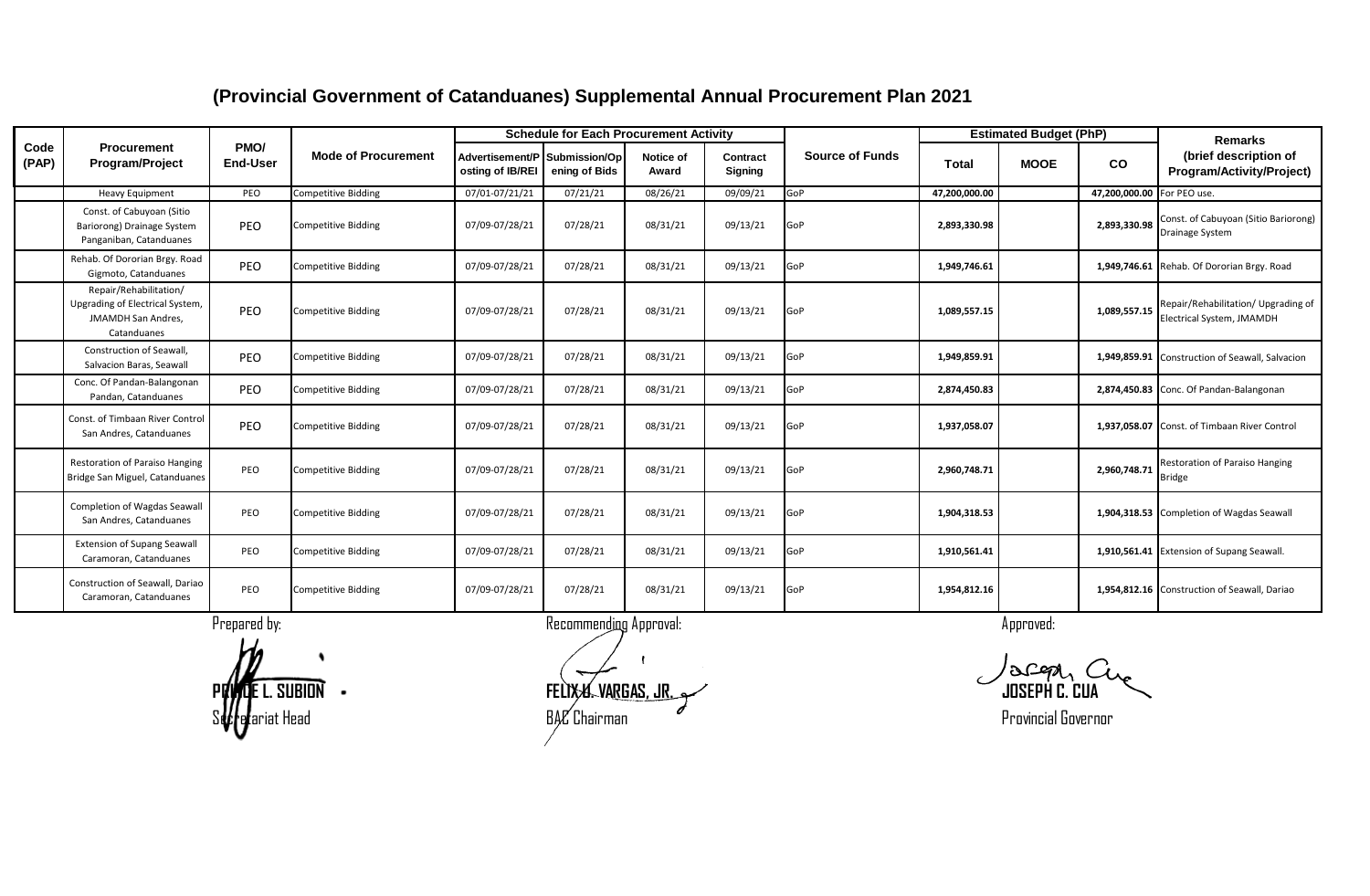|               |                                                                                       |                         |                                   |                                                   | <b>Schedule for Each Procurement Activity</b> |                    |                     |                        |               | <b>Estimated Budget (PhP)</b> |               | <b>Remarks</b>                                            |
|---------------|---------------------------------------------------------------------------------------|-------------------------|-----------------------------------|---------------------------------------------------|-----------------------------------------------|--------------------|---------------------|------------------------|---------------|-------------------------------|---------------|-----------------------------------------------------------|
| Code<br>(PAP) | <b>Procurement</b><br><b>Program/Project</b>                                          | PMO/<br><b>End-User</b> | <b>Mode of Procurement</b>        | Advertisement/P Submission/Op<br>osting of IB/REI | ening of Bids                                 | Notice of<br>Award | Contract<br>Signing | <b>Source of Funds</b> | <b>Total</b>  | <b>MOOE</b>                   | <b>CO</b>     | (brief description of<br>Program/Activity/Project)        |
|               | Construction of Sogod-Simamla<br>River Control Virac, Catanduanes                     | PEO                     | <b>Competitive Bidding</b>        | 07/09-07/28/21                                    | 07/28/21                                      | 08/31/21           | 09/13/21            | GoP                    | 1,897,003.31  |                               | 1,897,003.31  | Construction of Sogod-Simamla River<br>Control            |
|               | Construction of Comagaycay<br>Seawall San Andres.<br>Catanduanes                      | PEO                     | <b>Competitive Bidding</b>        | 07/09-07/28/21                                    | 07/28/21                                      | 08/31/21           | 09/13/21            | GoP                    | 1,928,750.16  |                               |               | 1,928,750.16 Construction of Comagaycay Seawall           |
|               | Rehab. Of Hicming Bridge<br>Approach & Abutment Virac,<br>Catanduanes                 | PEO                     | <b>Competitive Bidding</b>        | 07/09-07/28/21                                    | 07/28/21                                      | 08/31/21           | 09/13/21            | GoP                    | 3,000,000.00  |                               | 3.000.000.00  | Rehab. Of Hicming Bridge Approach<br>& Abutment           |
|               | <b>Rehabilitation of Hicming River</b><br>Control Virac, Catanduanes                  | PEO                     | <b>Competitive Bidding</b>        | 07/09-07/28/21                                    | 07/28/21                                      | 08/31/21           | 09/13/21            | GoP                    | 3,000,000.00  |                               | 3,000,000.00  | <b>Rehabilitation of Hicming River</b><br>Control         |
|               | Renovation of Capitol Main<br><b>Building, Capitol Compound</b><br>Virac. Catanduanes | PEO                     | <b>Competitive Bidding</b>        | 07/09-07/28/21                                    | 07/28/21                                      | 08/31/21           | 09/13/21            | GoP                    | 22,880,724.00 |                               | 22,880,724.00 | Renovation of Capitol Main Building,<br>Capitol Compound. |
|               | Liquid Nitrogen                                                                       | <b>PVET</b>             | NP-53.5 Agency-to-Agency          |                                                   | 07/29/21                                      |                    |                     | GoP                    | 3,500.00      | 3,500.00                      |               | For PVET use.                                             |
|               | Calibration of Newborn<br>Screening Equipt.                                           | EBMC                    | <b>Direct Contracting</b>         |                                                   | 07/29/21                                      | 08/09/21           | 08/12/21            | GoP                    | 28,000.00     | 28,000.00                     |               | For EBMC use.                                             |
|               | Repair and Replacement of Parts<br>of Laboratory Equipment                            | <b>JMAMDH</b>           | NP-53.9 - Small Value Procurement | 08/05-08/09/21                                    | 08/09/21                                      | 08/11/21           | 08/12/21            | GoP                    | 35,000.00     | 35,000.00                     |               | For JMAMDH use.                                           |
|               | Spare Parts (Tires)                                                                   | <b>JMAMDH</b>           | NP-53.9 - Small Value Procurement | 08/05-08/09/21                                    | 08/09/21                                      | 08/11/21           | 08/12/21            | GoP                    | 46,000.00     | 46,000.00                     |               | For JMAMDH use.                                           |
|               | Feeds                                                                                 | OPAg                    | NP-53.9 - Small Value Procurement | 08/05-08/09/21                                    | 08/09/21                                      | 08/11/21           | 08/12/21            | GoP                    | 55,074.00     | 55,074.00                     |               | For OPAg use.                                             |
|               | Feeds                                                                                 | OPAg                    | NP-53.9 - Small Value Procurement | 08/05-08/09/21                                    | 08/09/21                                      | 08/11/21           | 08/12/21            | GoP                    | 44,290.00     | 44,290.00                     |               | For OPAg use.                                             |
|               |                                                                                       |                         |                                   |                                                   |                                               |                    |                     |                        | 99,364.00     | 99,364.00                     |               |                                                           |

**PRINCE** L. SUBION **FELIX U. VARGAS, JR. COMPUTER CONSTRUCTS** SUBSERTING CONSERVERS OF SUBSERTING

Prepared by: Recommending Approval: Approved:

Secretariat Head **Exercise Secretariat Constructs** BAC Chairman Provincial Governor Provincial Governor

acq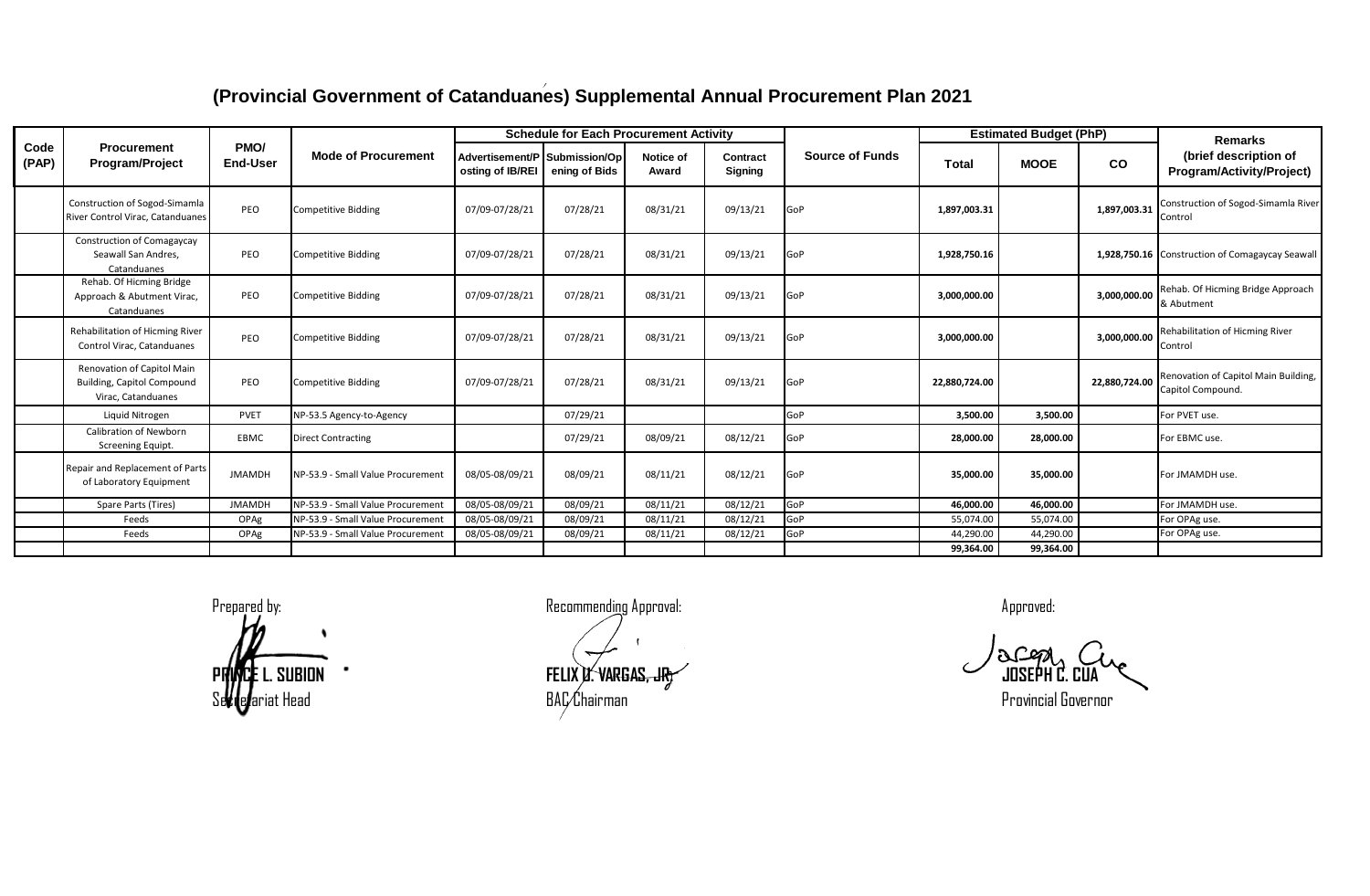#### **Advertisement/P osting of IB/REI Submission/Op ening of Bids Notice of Award Contract Signing Total MOOE CO** Hardware Materials Governor's Office NP-53.9 - Small Value Procurement 08/05-08/09/21 08/09/21 08/11/21 08/12/21 GoP 19,035.00 19,035.00 For Governor's Office use. Hardware Materials | OPAg NP-53.9 - Small Value Procurement | 08/05-08/09/21 | 08/09/21 | 08/11/21 | 08/12/21 | GoP 18,939.00 | 18,939.00 | 18,939.00 | For OPAg use Hardware Materials PTO NP-53.9 - Small Value Procurement 08/05-08/09/21 08/09/21 08/11/21 08/12/21 GoP 50,965.00 50,965.00 50,965.00 For PTO use.  **88,939.00 88,939.00** Spare Parts VDH NP-53.9 - Small Value Procurement 08/05-08/09/21 08/09/21 08/11/21 08/12/21 GoP 40,000.00 40,000.00 For VDH use. Spare Parts Pero NP-53.9 - Small Value Procurement 08/05-08/09/21 08/09/21 08/11/21 08/12/21 GoP 80,000.00 80,000.00 For PEPO use. Spare Parts PASSO NP-53.9 - Small Value Procurement | 08/05-08/09/21 | 08/09/21 | 08/11/21 | 08/12/21 | GoP | 47,750.00 | 47,750.00 | 47,750.00 | For PASSO use. Spare Parts Passo NP-53.9 - Small Value Procurement 08/05-08/09/21 08/09/21 08/11/21 08/12/21 GoP 26,660.00 26,660.00 PS PASSO use. Spare Parts (GO-Tourism NP-53.9 - Small Value Procurement | 08/05-08/09/21 | 08/09/21 | 08/11/21 | 08/12/21 | GoP 97,425.00 | 97,425.00 | 97,425.00 | For GO-Tourism use. Spare Parts PGSO NP-53.9 - Small Value Procurement 08/05-08/09/21 08/09/21 08/11/21 08/12/21 GoP 11,000.00 11,000.00 11,000.00  **302,835.00 302,835.00** Catering Services | PSWDO NP-53.9 - Small Value Procurement | 08/05-08/09/21 | 08/09/21 | 08/11/21 | 08/12/21 | GoP | 28,000.00 | 28,000.00 | 28,000.00 | For PSWDO use. Catering Services GO-Tourism NP-53.9 - Small Value Procurement 08/05-08/09/21 08/09/21 08/11/21 08/12/21 GoP **16,000.00 16,000.00** Hardware Materials JMAMDH NP-53.9 - Small Value Procurement 08/05-08/09/21 08/09/21 08/11/21 08/12/21 GoP **29,050.00 29,050.00** For JMAMDH use. Office Equipment SP-PBM Qua NP-53.9 - Small Value Procurement 08/05-08/09/21 08/09/21 08/11/21 08/12/21 GoP **43,500.00 43,500.00** For SP-PBM Qua use. Drugs and Medicines BMCH Competitive Bidding 07/27-08/03/21 08/09/21 09/06/21 09/13/21 GoP **265,410.00** For BMCH use. Fuel OVG Competitive Bidding 07/27-08/03/21 08/09/21 09/06/21 09/15/21 GoP **544,286.80 544,286.80** For OVG use. Drugs and Medicines JMAMDH Competitive Bidding 07/27-08/03/21 08/09/21 09/06/21 09/13/21 GoP 40,800.00 40,800.00 For JMAMDH use. Drugs and Medicines JMAMDH Competitive Bidding 07/27-08/03/21 08/09/21 09/06/21 09/13/21 GoP 90,752.50 90,752.50 For JMAMDH use. Drugs and Medicines JMAMDH Competitive Bidding 07/27-08/03/21 08/09/21 09/06/21 09/13/21 GoP 532,378.00 532,378.00 For JMAMDH use. Drugs and Medicines | CMH Competitive Bidding | 07/27-08/03/21 08/09/21 09/06/21 09/13/21 GoP | 83,908.80 83,908.80 For CMH use.  **747,839.30 747,839.30** IT Equipment SP-PBM Del Valle Competitive Bidding and the US/27-08/03/21 08/09/21 09/06/21 09/06/21 09/13/21 GoP 67,000.00 67,000.00 For SP-PBM Del Valle use. IT Equipment | SP-PBM Qua Competitive Bidding | 07/27-08/03/21 | 08/09/21 | 09/06/21 | 09/13/21 | GoP | 67,000.00 | 67,000.00 | 67,000.00 | 67,000.00 | 67,000.00 | 67,000.00 | 67,000.00 | 67,000.00 | 67,000.00 | 67,000.00  **134,000.00 134,000.00** Laboratory Supplies | JMAMDH Competitive Bidding | 07/27-08/03/21 | 08/09/21 | 09/06/21 | 09/13/21 |GoP | 155,188.00 | 155,188.00 | | For JMAMDH use. Laboratory Supplies | CMH Competitive Bidding | 07/27-08/03/21 | 08/09/21 | 09/06/21 | 09/13/21 |GoP | 24,500.00 | 24,500.00 | For CMH use.  **179,688.00 179,688.00 Source of Funds Estimated Budget (PhP) Code (PAP) Procurement Program/Project PMO/ End-User Mode of Procurement Schedule for Each Procurement Activity Remarks Remarks Remarks Remarks Remarks (brief description of Program/Activity/Project)**

#### **(Provincial Government of Catanduanes) Supplemental Annual Procurement Plan 2021**

Se**tri**e and a secretarial Governor control and BAC Chairman BAC Chairman Secretarial Governor control of the provincial Governor control of the secretary of the secretary of the secretary of the secretary of the secretary

**PRINCE LA CONTRAS, JR. PRINCE LA CONTRAS, JR. PRINCE LA CONTRAS, COMPANY CONTRAS CONTRAS CONTRAS CONTRAS CONTRAS**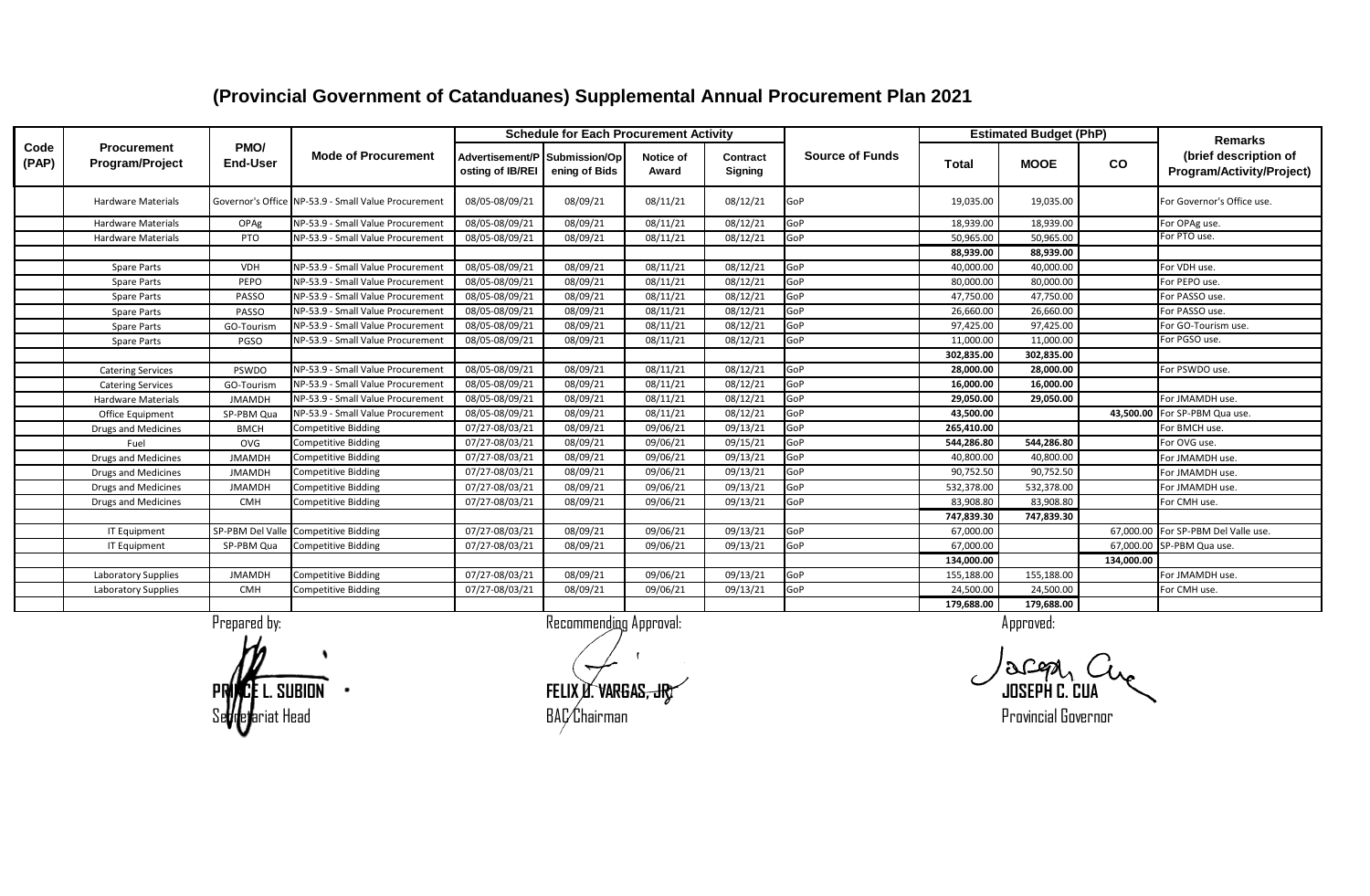|               |                                                                                                  |                         |                                       |                                                   | <b>Schedule for Each Procurement Activity</b> |                    |                     |                        |                            | <b>Estimated Budget (PhP)</b> |            | Remarks                                                              |
|---------------|--------------------------------------------------------------------------------------------------|-------------------------|---------------------------------------|---------------------------------------------------|-----------------------------------------------|--------------------|---------------------|------------------------|----------------------------|-------------------------------|------------|----------------------------------------------------------------------|
| Code<br>(PAP) | <b>Procurement</b><br>Program/Project                                                            | PMO/<br><b>End-User</b> | <b>Mode of Procurement</b>            | Advertisement/P Submission/Op<br>osting of IB/REI | ening of Bids                                 | Notice of<br>Award | Contract<br>Signing | <b>Source of Funds</b> | Total                      | <b>MOOE</b>                   | <b>CO</b>  | (brief description of<br>Program/Activity/Project)                   |
|               | Oil and Lubricants                                                                               |                         | Governor's Office Competitive Bidding | 07/27-08/03/21                                    | 08/09/21                                      | 09/06/21           | 09/15/21            | GoP                    | 595,138.93                 | 595,138.93                    |            | For Governor's Office use.                                           |
|               | Rehab./Concreting of Cabuyoan<br>Quezon Road with Slope<br>Protection Panganiban,<br>Catanduanes | PEO                     | <b>Competitive Bidding</b>            | 07/27-08/03/21                                    | 08/09/21                                      | 09/06/21           | 09/16/21            | GoP                    | 484,705.42                 |                               | 484.705.42 | Rehab./Concreting of Cabuyoan -<br>Quezon Road with Slope Protection |
|               | Tiling of Wards JMAMDH San<br>Andres, Catanduanes                                                | PEO                     | <b>Competitive Bidding</b>            | 07/27-08/03/21                                    | 08/09/21                                      | 09/06/21           | 09/16/21            | GoP                    | 569.618.27                 |                               |            | 569,618.27 Tiling of Wards JMAMDH                                    |
|               | Riprapping of Sitio Sta. Lourdes<br>Creek, Manambrag San Andres,<br>Catanduanes                  | PEO                     | <b>Competitive Bidding</b>            | 07/27-08/03/21                                    | 08/09/21                                      | 09/06/21           | 09/16/21            | GoP                    | 957,607.53                 |                               | 957,607.53 | Riprapping of Sitio Sta. Lourdes<br>Creek, Manambrag                 |
|               | Const. of Drainage Canal, Palnab<br>Del Norte Virac, Catanduanes                                 | PEO                     | <b>Competitive Bidding</b>            | 07/27-08/03/21                                    | 08/09/21                                      | 09/06/21           | 09/16/21            | GoP                    | 476,891.44                 |                               | 476,891.44 | Const. of Drainage Canal, Palnab Del<br>Norte                        |
|               | <b>Rehabilitation of ALS Building</b><br>Virac, Catanduanes                                      | PEO                     | <b>Competitive Bidding</b>            | 07/27-08/03/21                                    | 08/09/21                                      | 09/06/21           | 09/16/21            | GoP                    | 442,526.89                 |                               |            | 442,526.89 Rehabilitation of ALS Building                            |
|               | <b>Catering Services</b>                                                                         | PPDO                    | NP-53.9 - Small Value Procurement     | 08/12-08/16/21                                    | 08/16/21                                      | 08/16/21           | 08/18/21            | GoP                    | 36.000.00                  | 36.000.00                     |            | For PPDO use.                                                        |
|               | <b>Catering Services</b>                                                                         | PPDO                    | NP-53.9 - Small Value Procurement     | 08/12-08/16/21                                    | 08/16/21                                      | 08/18/21           | 08/18/21            | GoP                    | 12,000.00                  | 12,000.00                     |            | For PPDO use.                                                        |
|               | Laboratory Supplies                                                                              | GO                      | NP-53.2 Emergency Cases               |                                                   |                                               | 08/24/21           | 08/31/21            | GoP                    | 435,000.00                 | 435,000.00                    |            | For GO use.                                                          |
|               | <b>Medical Supplies</b>                                                                          | <b>JMAMH</b>            | NP-53.2 Emergency Cases               |                                                   |                                               | 08/25/21           | 08/31/21            | GoP                    | 697,476.00                 | 697,476.00                    |            | For JMAMH use.                                                       |
|               | <b>Medical Supplies</b>                                                                          | <b>VDH</b>              | NP-53.2 Emergency Cases               |                                                   |                                               | 08/25/21           | 08/31/21            | GoP                    | 356,775.00                 | 356,775.00                    |            | For VDH use.                                                         |
|               |                                                                                                  |                         |                                       |                                                   |                                               |                    |                     |                        | 1,054,251.00               | 1,054,251.00                  |            |                                                                      |
|               | <b>Medical Supplies</b>                                                                          | PHO                     | NP-53.2 Emergency Cases               |                                                   |                                               | 09/01/21           | 09/07/21            | GoP                    | 445,200.00                 | 445,200.00                    |            | For PHO use.                                                         |
|               | Drugs & Medicines                                                                                | <b>VDH</b>              | NP-53.2 Emergency Cases               |                                                   |                                               | 09/01/21           | 09/07/21            | GoP                    | 817,677.00                 | 817,677.00                    |            | For VDH use.                                                         |
|               | Drugs & Medicines                                                                                | <b>BMCH</b>             | NP-53.2 Emergency Cases               |                                                   |                                               | 09/01/21           | 09/07/21            | GoP                    | 200,390.00                 | 200,390.00                    |            | For BMCH use.                                                        |
|               |                                                                                                  |                         |                                       |                                                   |                                               | 09/09/21           | 09/15/21            | GoP                    | 1,018,067.00<br>471,204.40 | 1,018,067.00<br>471.204.40    |            | For PHO use.                                                         |
|               | <b>Drugs and Medicines</b>                                                                       | PHO                     | NP-53.2 Emergency Cases               |                                                   |                                               |                    |                     |                        |                            |                               |            |                                                                      |

Prepared by: a commending Approval: Recommending Approval:

**PRINCE** L. SUBION **FELIX U. VARGAS, JR. <b>FELIX U. VARGAS, JR.** COMPONENT CONSERVED AS CONSERVED CONSERVED AS CONSERVED CONSERVED AS CONSERVED CONSERVED AS CONSERVED CONSERVED AS CONSERVED AS CONSERVED AS CONSERVED AS CONS Se**vreja**riat Head **Report Construction Construction** BAC Chairman Provincial Governor Provincial Governor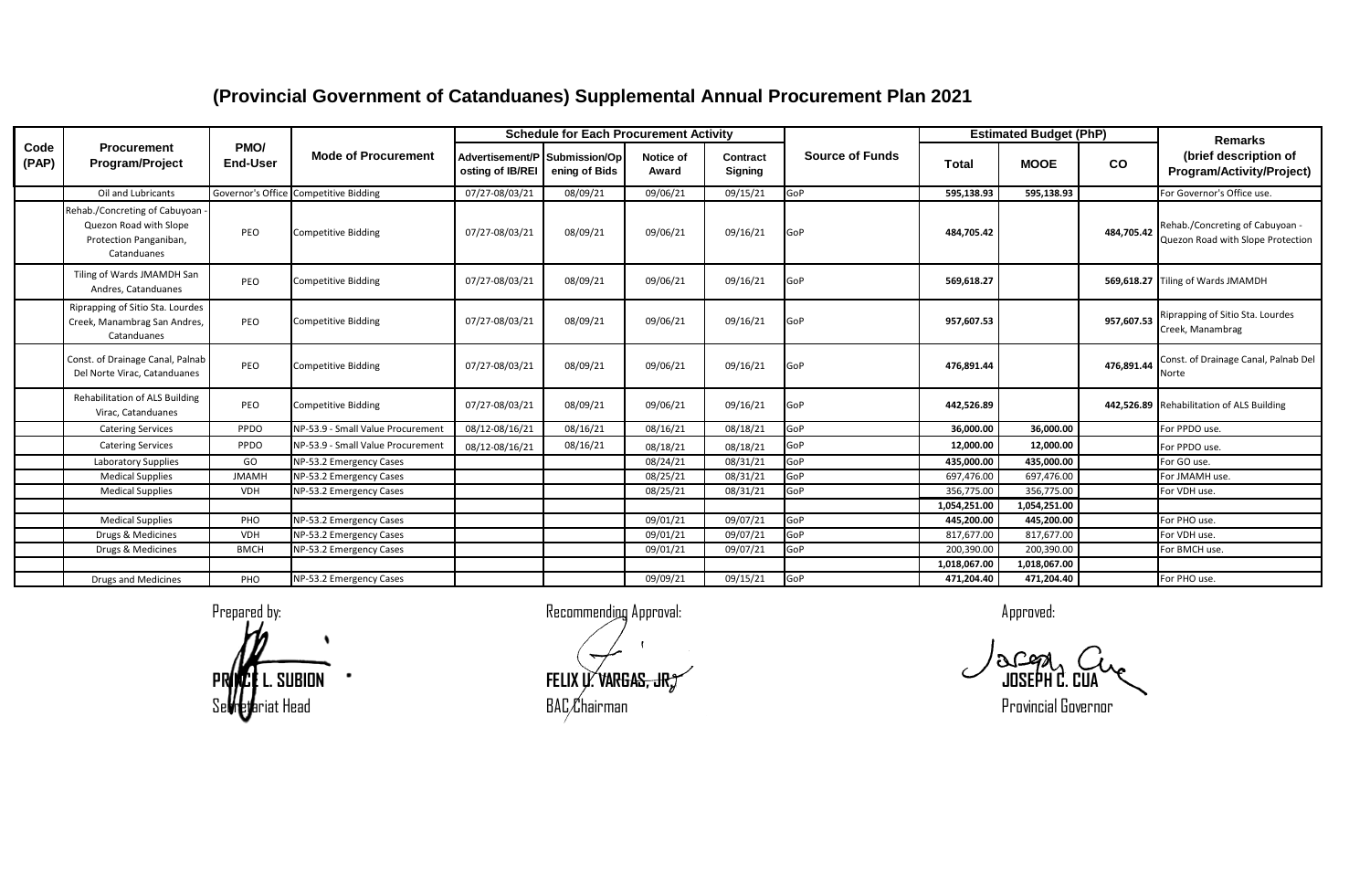|               |                                       |                            |                                                     |                                                   | <b>Schedule for Each Procurement Activity</b> |                    |                     |                        |              | <b>Estimated Budget (PhP)</b> |           | <b>Remarks</b>                                     |
|---------------|---------------------------------------|----------------------------|-----------------------------------------------------|---------------------------------------------------|-----------------------------------------------|--------------------|---------------------|------------------------|--------------|-------------------------------|-----------|----------------------------------------------------|
| Code<br>(PAP) | <b>Procurement</b><br>Program/Project | PMO/<br><b>End-User</b>    | <b>Mode of Procurement</b>                          | Advertisement/P Submission/Op<br>osting of IB/REI | ening of Bids                                 | Notice of<br>Award | Contract<br>Signing | <b>Source of Funds</b> | <b>Total</b> | <b>MOOE</b>                   | co        | (brief description of<br>Program/Activity/Project) |
|               | <b>Office Supplies</b>                | GO-LEDIPO                  | NP-53.1 Two Failed Biddings                         | 08/25-09/01/21                                    | 09/01/21                                      | 09/06/21           | 09/15/21            | GoP                    | 2,000.00     | 2,000.00                      |           | For GO-LEDIPO use.                                 |
|               | <b>Office Supplies</b>                | <b>DILG</b>                | NP-53.1 Two Failed Biddings                         | 08/25-09/01/21                                    | 09/01/21                                      | 09/06/21           | 09/15/21            | GoP                    | 8.947.00     | 8.947.00                      |           | For DILG use.                                      |
|               | <b>Office Supplies</b>                | <b>DILG</b>                | NP-53.1 Two Failed Biddings                         | 08/25-09/01/21                                    | 09/01/21                                      | 09/06/21           | 09/15/21            | GoP                    | 10,000.00    | 10,000.00                     |           | For DILG use.                                      |
|               | <b>Office Supplies</b>                | PDH                        | NP-53.1 Two Failed Biddings                         | 08/25-09/01/21                                    | 09/01/21                                      | 09/06/21           | 09/15/21            | GoP                    | 83,401.00    | 83,401.00                     |           | For PDH use.                                       |
|               | <b>Office Supplies</b>                | PLO                        | NP-53.1 Two Failed Biddings                         | 08/25-09/01/21                                    | 09/01/21                                      | 09/06/21           | 09/15/21            | GoP                    | 43,481.00    | 43,481.00                     |           | For PLO use.                                       |
|               | <b>Office Supplies</b>                | GO-HRMDD                   | NP-53.1 Two Failed Biddings                         | 08/25-09/01/21                                    | 09/01/21                                      | 09/06/21           | 09/15/21            | GoP                    | 71,362.00    | 71,362.00                     |           | For GO-HRMDD use.                                  |
|               | <b>Office Supplies</b>                | <b>BMCH</b>                | NP-53.1 Two Failed Biddings                         | 08/25-09/01/21                                    | 09/01/21                                      | 09/06/21           | 09/15/21            | GoP                    | 29,090.00    | 29,090.00                     |           | For BMCH use.                                      |
|               | Office Supplies                       | <b>BSP</b>                 | NP-53.1 Two Failed Biddings                         | 08/25-09/01/21                                    | 09/01/21                                      | 09/06/21           | 09/15/21            | GoP                    | 4,975.00     | 4,975.00                      |           | For BSP use.                                       |
|               |                                       |                            |                                                     |                                                   |                                               |                    |                     |                        | 253,256.00   | 253,256.00                    |           |                                                    |
|               | <b>Office Supplies</b>                | <b>OVG</b>                 | NP-53.1 Two Failed Biddings                         | 08/25-09/01/21                                    | 09/01/21                                      | 09/06/21           | 09/15/21            | GoP                    | 238.101.00   | 238,101.00                    |           | For OVG use.                                       |
|               | <b>Office Supplies</b>                | SP-PBM Tana                | NP-53.1 Two Failed Biddings                         | 08/25-09/01/21                                    | 09/01/21                                      | 09/06/21           | 09/15/21            | GoP                    | 35.585.00    | 35,585.00                     |           | For SP-PBM Tanael use.                             |
|               |                                       |                            |                                                     |                                                   |                                               |                    |                     |                        | 273,686.00   | 273,686.00                    |           |                                                    |
|               | Other Machinery & Equipment           | PEO                        | NP-53.1 Two Failed Biddings                         | 08/25-09/01/21                                    | 09/01/21                                      | 09/06/21           | 09/15/21            | GoP                    | 123,340.00   |                               |           | 123,340.00 For PEO use.                            |
|               | T-Shirt with Sublimation Print        | Governor's Office Shopping |                                                     | 08/25-09/01/21                                    | 09/01/21                                      | 09/06/21           | 09/07/21            | GoP                    | 50,000.00    | 50,000.00                     |           | For Governor's Office use.                         |
|               | <b>Printing Services</b>              | GO-Tourism                 | Shopping                                            | 08/25-09/01/21                                    | 09/01/21                                      | 09/06/21           | 09/07/21            | GoP                    | 13.900.00    | 13,900.00                     |           | For GO-Tourism use.                                |
|               | <b>Publication of Ordinance</b>       | <b>SP Support</b>          | NP-53.9 - Small Value Procurement                   | 08/25-09/01/21                                    | 09/01/21                                      | 09/06/21           | 09/07/21            | GoP                    | 70,000.00    | 70,000.00                     |           | For SP-Support use.                                |
|               | Janitorial Supplies                   | SP-PBM<br>Fernandez        | NP-53.9 - Small Value Procurement                   | 08/25-09/01/21                                    | 09/01/21                                      | 09/06/21           | 09/07/21            | GoP                    | 3,462.00     | 3,462.00                      |           | For SP-PBM Fernandez use.                          |
|               | Janitorial Supplies                   | SP-Support                 | NP-53.9 - Small Value Procurement                   | 08/25-09/01/21                                    | 09/01/21                                      | 09/06/21           | 09/07/21            | GoP                    | 28,181.00    | 28,181.00                     |           | For SP-Support use.                                |
|               |                                       |                            |                                                     |                                                   |                                               |                    |                     |                        | 31,643.00    | 31,643.00                     |           |                                                    |
|               | Other Machinery & Equipment           | PASSO                      | NP-53.9 - Small Value Procurement                   | 08/25-09/01/21                                    | 09/01/21                                      | 09/06/21           | 09/07/21            | GoP                    | 6,000.00     |                               |           | 6,000.00 For PASSO use.                            |
|               | Other Machinery & Equipment           | PASSO                      | NP-53.9 - Small Value Procurement                   | 08/25-09/01/21                                    | 09/01/21                                      | 09/06/21           | 09/07/21            | GoP                    | 23,000.00    |                               |           | 23.000.00 For PASSO use.                           |
|               | Other Machinery & Equipment           | GO-Tourism                 | NP-53.9 - Small Value Procurement                   | 08/25-09/01/21                                    | 09/01/21                                      | 09/06/21           | 09/07/21            | GoP                    | 15,000.00    |                               |           | 15,000.00 For GO-Tourism use.                      |
|               |                                       |                            |                                                     |                                                   |                                               |                    |                     |                        | 44,000.00    |                               | 44,000.00 |                                                    |
|               | <b>Catering Services</b>              |                            | Governor's Office NP-53.9 - Small Value Procurement | 08/25-09/01/21                                    | 09/01/21                                      | 09/06/21           | 09/07/21            | GoP                    | 260,950.00   | 260,950.00                    |           | For Governor's Office use.                         |
|               | Spare Parts                           | <b>BMCH</b>                | NP-53.9 - Small Value Procurement                   | 08/25-09/01/21                                    | 09/01/21                                      | 09/06/21           | 09/07/21            | GoP                    | 62,000.00    | 62,000.00                     |           | For BMCH use.                                      |
|               | <b>Catering Services</b>              | OPAg                       | NP-53.9 - Small Value Procurement                   | 08/25-09/01/21                                    | 09/01/21                                      | 09/06/21           | 09/06/21            | GoP                    | 28,000.00    | 28,000.00                     |           | For OPAg use.                                      |

Prepared by: a commending Approval: Approved: Approved: Approved: Approved: Approved: Approved: Approved: Approved:

**PRINCE L. SUBION FELIX U. VARGAS, JR. JOSEPH C. CUA** Secretariat Head **BAC** Chairman Chairman Chairman Chairman Chairman Chairman Chairman Chairman Chairman Chairman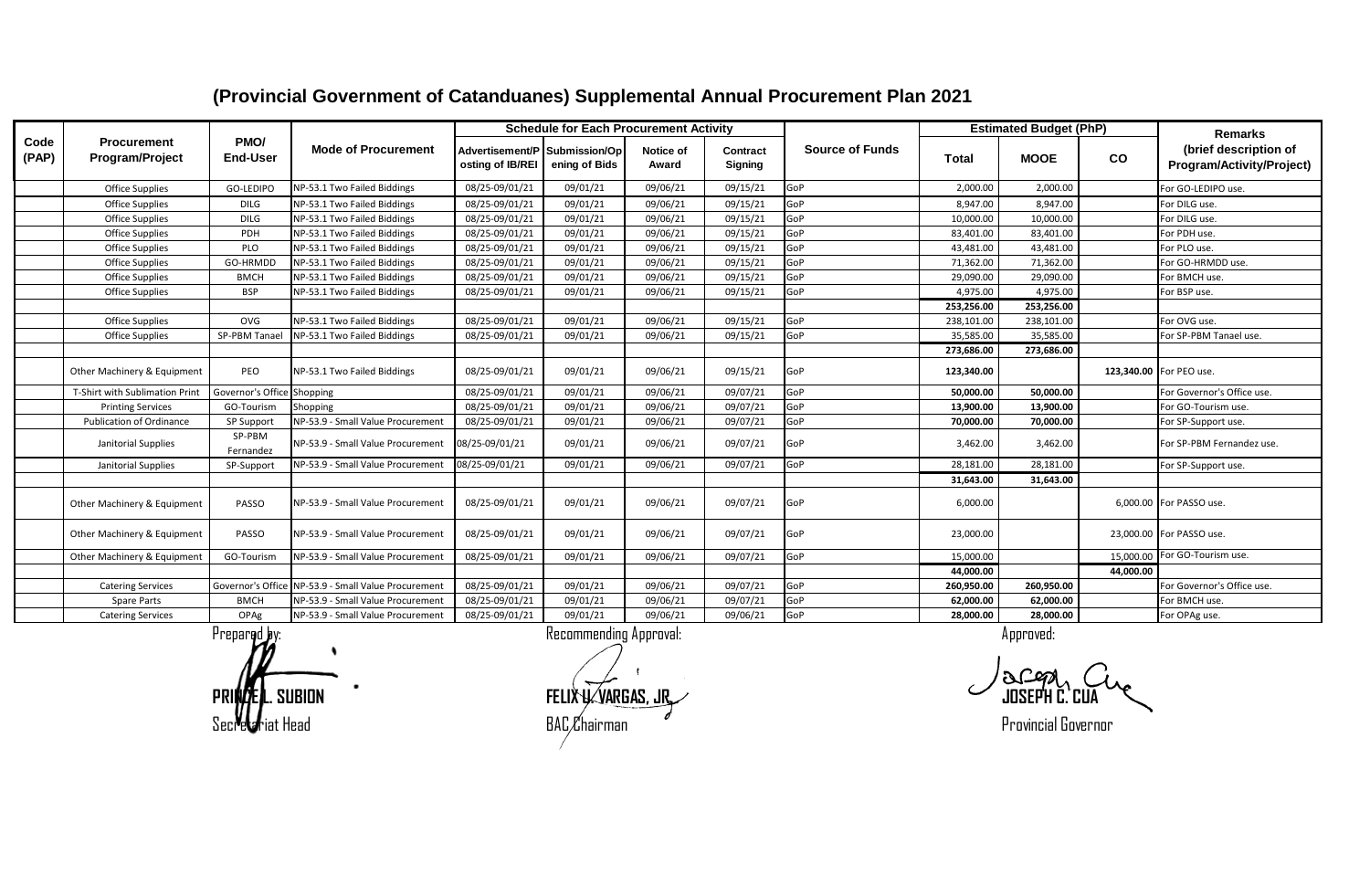#### **Advertisement/P osting of IB/REI Submission/Op ening of Bids Notice of Award Contract Signing Total MOOE CO** Janitorial Supplies PGSO NP-53.9 - Small Value Procurement 08/25-09/01/21 09/01/21 09/06/21 09/07/21 GoP **41,375.00 41,375.00** For PGSO use. Spare Parts (IT) Governor's Office NP-53.9 - Small Value Procurement 08/25-09/01/21 09/01/21 09/06/21 09/07/21 GoP 19,549.40 19,549.40 19,549.40 19,549.40 For Governor's Office use. T-Shirt with Print GO-HRMDD NP-53.9 - Small Value Procurement 08/26-09/01/21 09/01/21 09/06/21 09/07/21 GoP **75,600.00** For GO-HRMDD use. Spare Parts PHO NP-53.1 Two Failed Biddings (08/26-09/01/21 09/10/21 09/14/21 09/15/21 GoP 50,000.00 For PHO use. Spare Parts Governor's Office NP-53.1 Two Failed Biddings (08/26-09/01/21 09/10/21 09/14/21 09/15/21 GoP 268,194.64 For Governor's Office use. Spare Parts PEO NP-53.1 Two Failed Biddings (08/26-09/01/21 09/10/21 09/14/21 09/15/21 GoP 14,000.00 For PEO use.  **322,194.64** Drugs and Biologics OPAg NP-53.9 - Small Value Procurement 09/07-09/10/21 09/10/21 09/14/21 09/15/21 GoP **89,150.00** For OPAg use. Catering Services **PDRRMO** NP-53.9 - Small Value Procurement 09/07-09/10/21 09/10/21 09/14/21 09/15/21 GoP **64,000.00 For PDRRMO use.** Catering Services PDRRMO NP-53.9 - Small Value Procurement 09/07-09/10/21 09/10/21 09/14/21 09/15/21 GoP **172,500.00** For PDRRMO use. Catering Services GO-BAC PMO NP-53.9 - Small Value Procurement 09/07-09/10/21 09/10/21 09/10/21 09/15/21 GoP **50,000.00** 50,000.00 Dental Supplies VDH NP-53.9 - Small Value Procurement 09/07-09/10/21 09/10/21 09/14/21 09/15/21 GoP **69,000.00** For VDH use. Food and Accommodation PDRRMO NP-53.9 - Small Value Procurement 09/07-09/10/21 09/10/21 09/14/21 09/14/21 GoP 300,000.00 For PDRRMO use. Food and Accommodation PDRRMO NP-53.9 - Small Value Procurement 09/07-09/10/21 09/10/21 09/14/21 09/15/21 GoP 225,000.00 For PDRRMO use. Food and Accommodation PDRRMO NP-53.9 - Small Value Procurement 09/07-09/10/21 09/10/21 09/14/21 09/15/21 GoP 225,000.00 For PDRRMO use.  **750,000.00** Food and Accommodation OVG NP-53.9 - Small Value Procurement 09/07-09/10/21 09/10/21 09/14/21 09/15/21 GoP **57,000.00** For OVG use. Catering Services OPAg NP-53.9 - Small Value Procurement 09/07-09/10/21 09/10/21 09/14/21 09/15/21 GoP **24,800.00** For OPAg use. Delivery Receipt PGO-ENRO NP-53.9 - Small Value Procurement 09/07-09/10/21 09/10/21 09/14/21 09/15/21 GoP **27,000.00** For PGO-ENRO use. Hardware Materials | PDRRMO NP-53.9 - Small Value Procurement | 09/07-09/10/21 | 09/10/21 | 09/14/21 | 09/15/21 | GoP | 37,**977.00** | Tor PDRRMO use. Office Supplies SP-PBM Balmadrid NP-53.9 - Small Value Procurement 09/07-09/10/21 09/10/21 09/14/21 09/15/21 GoP **14,800.00** For SP-PBM Balmadrid use. T-Shirt with Collar and Print PBMO NP-53.9 - Small Value Procurement 09/07-09/10/21 09/10/21 09/14/21 09/15/21 GoP **6,300.00** For PBMO use. Zoological Supplies PVO NP-53.9 - Small Value Procurement 09/07-09/10/21 09/10/21 09/14/21 09/15/21 GoP **15,600.00** For PVO use. Catering Services **OPAg NP-53.9 - Small Value Procurement** 09/07-09/10/21 09/10/21 09/14/21 09/14/21 GoP **16,000.00** 16,000.00 Catering Services PSWDO NP-53.9 - Small Value Procurement 09/07-09/10/21 09/10/21 09/14/21 09/15/21 GoP **28,000.00** For PSWDO use. Catering Services PSWDO NP-53.9 - Small Value Procurement 09/07-09/10/21 09/10/21 09/14/21 09/15/21 GoP **20,000.00** For PSWDO use. T-Shirt with Collar PPDO NP-53.9 - Small Value Procurement 09/07-09/10/21 09/10/21 09/14/21 09/15/21 GoP **5,250.00** For PPDO use. **Code (PAP) Procurement Program/Project PMO/ End-User Mode of Procurement Estimated Budget (PhP) Remarks (brief description of Program/Activity/Project) Schedule for Each Procurement Activity Source of Funds**

#### **(Provincial Government of Catanduanes) Supplemental Annual Procurement Plan 2021**

**PRINCE L. SUBION FELIX U. VARGAS, JR. JOSEPH C. CUA** Secretariat Head BAC Chairman Provincial Governor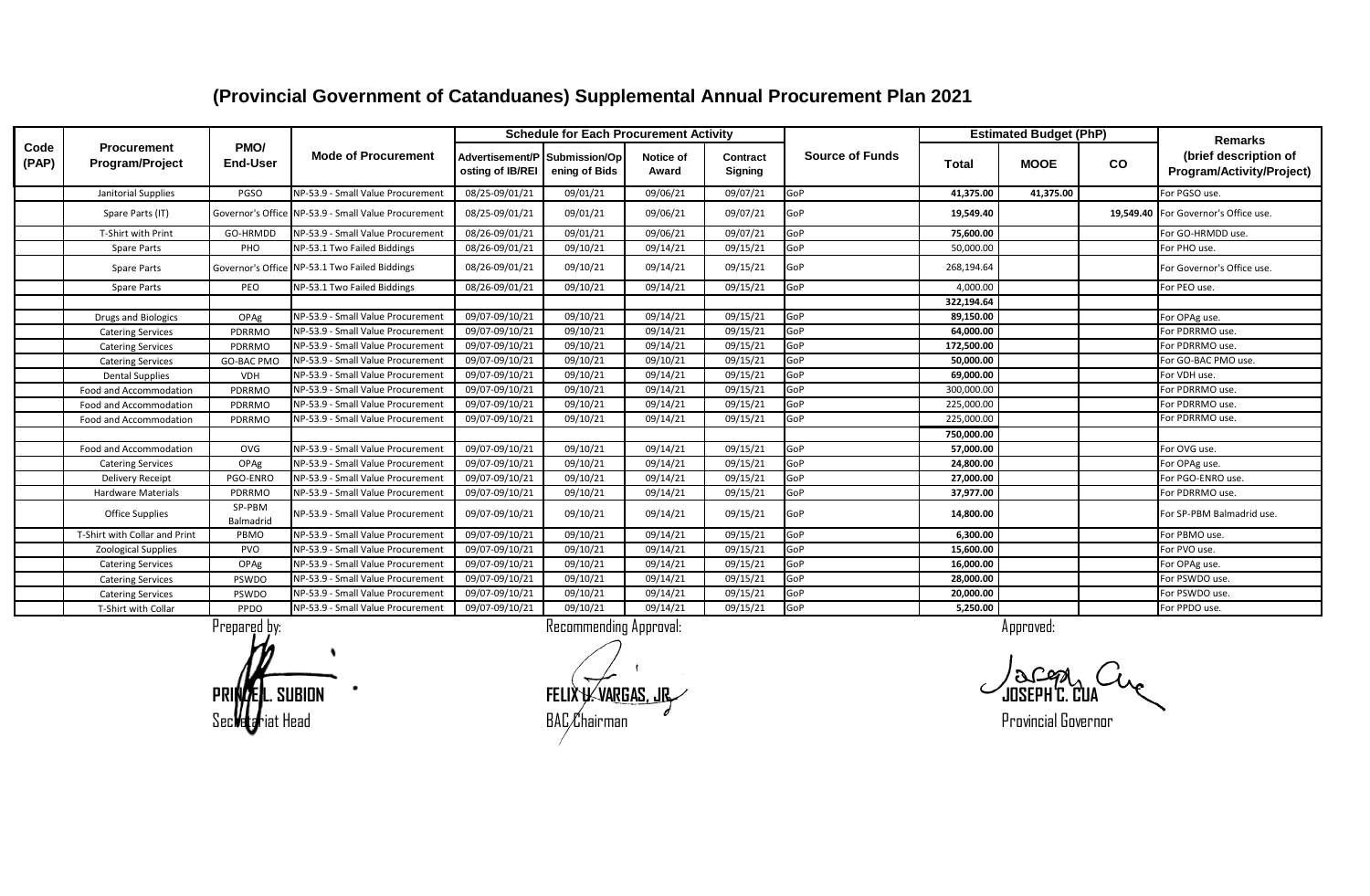|               |                                                                                                                                     |                             |                                                    |                                                   | <b>Schedule for Each Procurement Activity</b> |                      |                            |                        |                        | <b>Estimated Budget (PhP)</b> |              | Remarks                                                                                                     |
|---------------|-------------------------------------------------------------------------------------------------------------------------------------|-----------------------------|----------------------------------------------------|---------------------------------------------------|-----------------------------------------------|----------------------|----------------------------|------------------------|------------------------|-------------------------------|--------------|-------------------------------------------------------------------------------------------------------------|
| Code<br>(PAP) | <b>Procurement</b><br>Program/Project                                                                                               | PMO/<br><b>End-User</b>     | <b>Mode of Procurement</b>                         | Advertisement/P Submission/Op<br>osting of IB/REI | ening of Bids                                 | Notice of<br>Award   | Contract<br><b>Signing</b> | <b>Source of Funds</b> | Total                  | <b>MOOE</b>                   | <b>CO</b>    | (brief description of<br>Program/Activity/Project)                                                          |
|               | Reconstruction of Agojo Seawall<br>San Andres, Catanduanes                                                                          | PEO                         | <b>Competitive Bidding</b>                         | 07/09-07/28/21                                    | 07/28/21                                      | 08/31/21             | 09/16/21                   | GoP                    | 5,000,000.00           |                               |              | 5,000,000.00 Reconstruction of Agojo Seawall                                                                |
|               | Repair/Rehabilitation/<br>Upgrading of JMAMD Hospital<br>San Andres, Catanduanes                                                    | PEO                         | <b>Competitive Bidding</b>                         | 07/09-07/28/21                                    | 07/28/21                                      | 08/31/21             | 10/06/21                   | GoP                    | 2,891,625.59           |                               | 2,891,625.59 | Repair/Rehabilitation/ Upgrading of<br><b>JMAMD Hospital</b>                                                |
|               | <b>Temporary Treatment and</b><br>Monitoring Facility, EBMC<br>Compound Virac, Catanduanes                                          | PEO                         | <b>Competitive Bidding</b>                         | 07/09-07/28/21                                    | 07/28/21                                      | 08/31/21             | 10/06/21                   | GoP                    | 9,762,840.77           |                               |              | <b>Temporary Treatment and</b><br>9,762,840.77 Monitoring Facility, EBMC<br>Compound                        |
|               | Completion/Repair/<br>Rehabilitation of Juan M. Alberto<br><b>Memorial District Hospital</b><br>(JMAMDH) San Andres,<br>Catanduanes | PEO                         | <b>Competitive Bidding</b>                         | 07/09-07/28/21                                    | 07/28/21                                      | 08/31/21             | 10/06/21                   | GoP                    | 1,898,714.01           |                               |              | Completion/Repair/ Rehabilitation of<br>1,898,714.01 Juan M. Alberto Memorial District<br>Hospital (JMAMDH) |
|               | <b>Medical Supplies</b>                                                                                                             | GO                          | NP-53.2 Emergency Cases                            |                                                   |                                               | 09/13/21             | 09/15/21                   | GoP                    | 29,150.00              | 29,150.00                     |              | For GO use.                                                                                                 |
|               | <b>Medical Supplies</b>                                                                                                             | <b>BMCH</b>                 | NP-53.2 Emergency Cases                            |                                                   |                                               | 09/13/21             | 09/15/21                   | GoP                    | 144,040.00             | 144,040.00                    |              | For BMCH use.                                                                                               |
|               | <b>Medical Supplies</b>                                                                                                             | EBMC                        | NP-53.2 Emergency Cases                            |                                                   |                                               | 09/13/21             | 09/15/21                   | GoP                    | 210,000.00             | 210,000.00                    |              | For EBMC use.                                                                                               |
|               |                                                                                                                                     |                             |                                                    |                                                   |                                               |                      |                            |                        | 383,190.00             | 383,190.00                    |              |                                                                                                             |
|               | Other Machinery & Equipt.                                                                                                           | PHO                         | NP-53.2 Emergency Cases                            |                                                   |                                               | 09/17/21             | 09/27/21                   | GoP                    | 140,000.00             |                               |              | 140,000.00 For PHO use.                                                                                     |
|               | <b>Medical Supplies</b>                                                                                                             | GO                          | NP-53.2 Emergency Cases                            |                                                   |                                               | 09/13/21             | 09/17/21                   | GoP                    | 94.490.00              | 94,490.00                     |              | For GO use.                                                                                                 |
|               | Janitorial Supplies                                                                                                                 | PHO                         | NP-53.2 Emergency Cases                            |                                                   |                                               | 09/13/21             | 09/15/21                   | GoP<br>GoP             | 18,460.00<br>28,000.00 | 18,460.00<br>28,000.00        |              | For PHO use.<br>For JMAMDH use.                                                                             |
|               | <b>Medical Supplies</b><br><b>Medical Supplies</b>                                                                                  | <b>JMAMDH</b><br><b>VDH</b> | NP-53.2 Emergency Cases<br>NP-53.2 Emergency Cases |                                                   |                                               | 09/16/21<br>09/16/21 | 09/27/21<br>09/27/21       | GoP                    | 38,500.00              | 38,500.00                     |              | For VDH use.                                                                                                |
|               |                                                                                                                                     |                             |                                                    |                                                   |                                               |                      |                            |                        | 66.500.00              | 66,500.00                     |              |                                                                                                             |

**PRINCE L. SUBION FELIX U. VARGAS, JR. JOSEPH C. CUA** Secretariat Head BAC Chairman Provincial Governor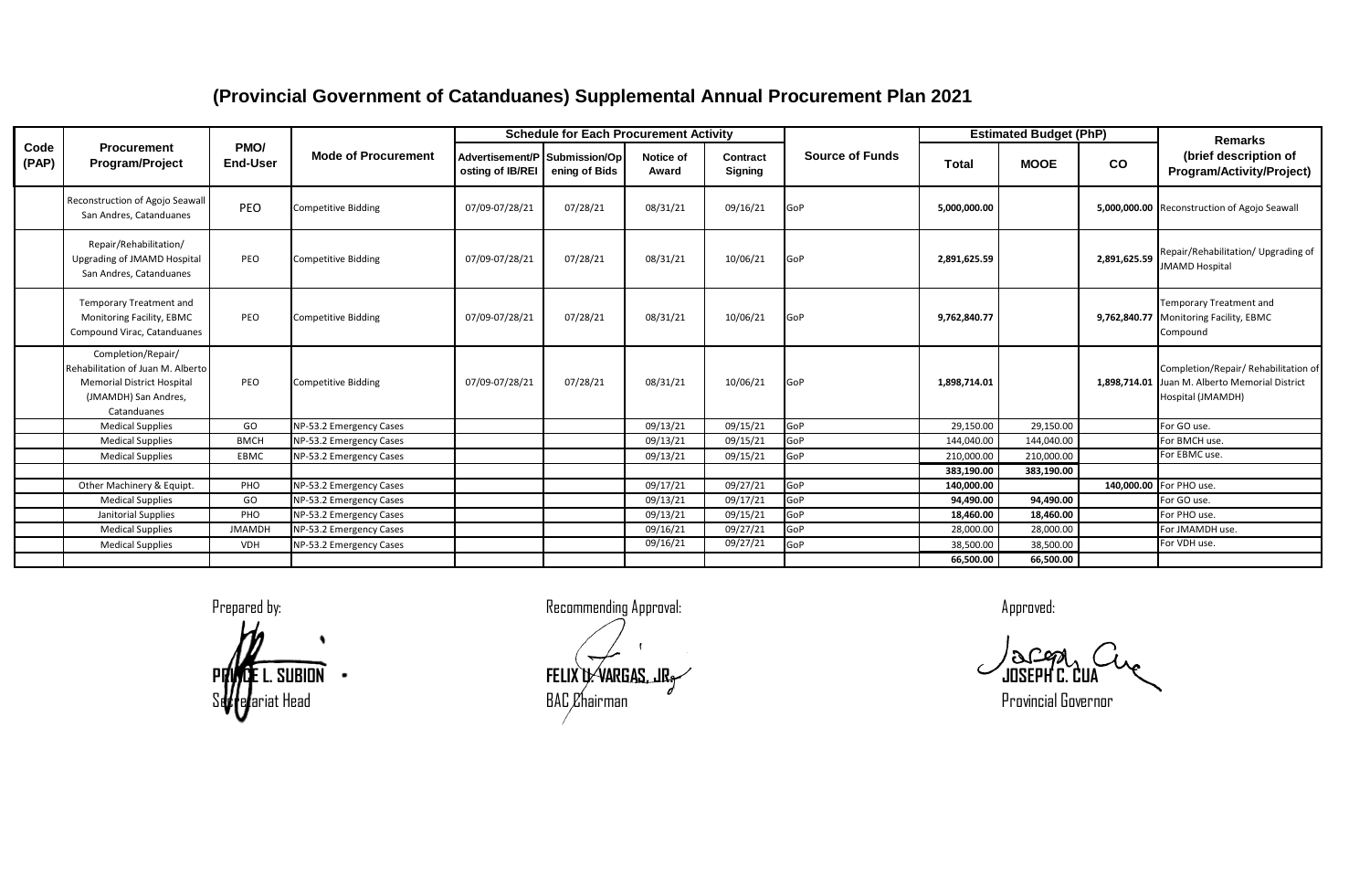|               |                                                     |                         |                                       |                                                   | <b>Schedule for Each Procurement Activity</b> |                    |                     |                        |            | <b>Estimated Budget (PhP)</b> |            | <b>Remarks</b>                                     |
|---------------|-----------------------------------------------------|-------------------------|---------------------------------------|---------------------------------------------------|-----------------------------------------------|--------------------|---------------------|------------------------|------------|-------------------------------|------------|----------------------------------------------------|
| Code<br>(PAP) | Procurement<br>Program/Project                      | PMO/<br><b>End-User</b> | <b>Mode of Procurement</b>            | Advertisement/P Submission/Op<br>osting of IB/REI | ening of Bids                                 | Notice of<br>Award | Contract<br>Signing | <b>Source of Funds</b> | Total      | <b>MOOE</b>                   | CO         | (brief description of<br>Program/Activity/Project) |
|               | Laboratory Supplies (Dialysis<br>Treatment Package) | <b>JMAMH</b>            | <b>Direct Contracting</b>             |                                                   |                                               | 10/01/21           | 10/05/21            | GoP                    | 525,000.00 | 525,000.00                    |            | For JMAMDH use.                                    |
|               | <b>Laboratory Supplies</b>                          | <b>JMAMH</b>            | <b>Direct Contracting</b>             |                                                   |                                               | 09/17/21           | 09/27/21            | GoP                    | 279.920.00 | 279,920.00                    |            | For JMAMDH use.                                    |
|               | <b>IT Equipment</b>                                 | PEO                     | <b>Competitive Bidding</b>            | 08/25-09/01/21                                    | 09/01/21                                      | 09/30/21           | 10/12/21            | GoP                    | 218,944.00 |                               |            | 218,944.00 For PEO use.                            |
|               | IT Equipment                                        | PSWDO                   | Competitive Bidding                   | 08/25-09/01/21                                    | 09/01/21                                      | 09/30/21           | 10/12/21            | GoP                    | 185,700.00 |                               |            | 185,700.00 For PSWDO use.                          |
|               | <b>IT Equipment</b>                                 |                         | Governor's Office Competitive Bidding | 08/25-09/01/21                                    | 09/01/21                                      | 09/30/21           | 10/12/21            | GoP                    | 223,994.40 |                               |            | 223,994.40 For Governor's Office use.              |
|               | IT Equipment                                        | COA                     | <b>Competitive Bidding</b>            | 08/25-09/01/21                                    | 09/01/21                                      | 09/30/21           | 10/12/21            | GoP                    | 20.000.00  |                               |            | 20,000.00 For COA use.                             |
|               | IT Equipment                                        | PEO                     | <b>Competitive Bidding</b>            | 08/25-09/01/21                                    | 09/01/21                                      | 09/30/21           | 10/12/21            | GoP                    | 17,000.00  |                               |            | 17,000.00 For PEO use.                             |
|               | <b>IT Equipment</b>                                 |                         | Governor's Office Competitive Bidding | 08/25-09/01/21                                    | 09/01/21                                      | 09/30/21           | 10/12/21            | GoP                    | 79,188.00  |                               | 79,188.00  | For Governor's Office use.                         |
|               |                                                     |                         |                                       |                                                   |                                               |                    |                     |                        | 744,826.40 |                               | 744,826.40 |                                                    |
|               | <b>Office Supplies</b>                              | GO-Nutrition            | <b>Competitive Bidding</b>            | 08/25-09/01/21                                    | 09/01/21                                      | 09/30/21           | 10/12/21            | GoP                    | 26,993.15  | 26,993.15                     |            | For GO-Nutrition use.                              |
|               | <b>Office Supplies</b>                              | PPDO                    | <b>Competitive Bidding</b>            | 08/25-09/01/21                                    | 09/01/21                                      | 09/30/21           | 10/12/21            | GoP                    | 40,510.00  | 40,510.00                     |            | For PPDO use.                                      |
|               | Office Supplies                                     | COA                     | <b>Competitive Bidding</b>            | 08/25-09/01/21                                    | 09/01/21                                      | 09/30/21           | 10/12/21            | GoP                    | 70,340.00  | 70,340.00                     |            | For COA use.                                       |
|               | <b>Office Supplies</b>                              | PPDO                    | <b>Competitive Bidding</b>            | 08/25-09/01/21                                    | 09/01/21                                      | 09/30/21           | 10/12/21            | GoP                    | 214,544.00 | 214,544.00                    |            | For PPDO use.                                      |
|               | <b>Office Supplies</b>                              | EBMC                    | <b>Competitive Bidding</b>            | 08/25-09/01/21                                    | 09/01/21                                      | 09/30/21           | 10/12/21            | GoP                    | 400,960.00 | 400,960.00                    |            | For EBMC use.                                      |
|               | <b>Office Supplies</b>                              | <b>PVO</b>              | <b>Competitive Bidding</b>            | 08/25-09/01/21                                    | 09/01/21                                      | 09/30/21           | 10/12/21            | GoP                    | 21,346.00  | 21,346.00                     |            | For PVO use.                                       |
|               | <b>Office Supplies</b>                              | PIASO                   | <b>Competitive Bidding</b>            | 08/25-09/01/21                                    | 09/01/21                                      | 09/30/21           | 10/12/21            | GoP                    | 31,427.00  | 31,427.00                     |            | For PIASO use.                                     |
|               | <b>Office Supplies</b>                              | PEPO                    | <b>Competitive Bidding</b>            | 08/25-09/01/21                                    | 09/01/21                                      | 09/30/21           | 10/12/21            | GoP                    | 36,021.00  | 36,021.00                     |            | For PEPO use.                                      |
|               |                                                     |                         |                                       |                                                   |                                               |                    |                     |                        | 842,141.15 | 842,141.15                    |            |                                                    |
|               | <b>Furniture and Fixtures</b>                       | PPDO                    | <b>Competitive Bidding</b>            | 08/25-09/01/21                                    | 09/01/21                                      | 09/30/21           | 10/12/21            | GoP                    | 147,003.12 |                               |            | 147,003.12 For PPDO use.                           |
|               | <b>Furniture and Fixtures</b>                       |                         | Governor's Office Competitive Bidding | 08/25-09/01/21                                    | 09/01/21                                      | 09/30/21           | 10/12/21            | GoP                    | 46,780.00  |                               | 46,780.00  | For Governor's Office use.                         |
|               |                                                     |                         |                                       |                                                   |                                               |                    |                     |                        | 193,783.12 |                               | 193,783.12 |                                                    |
|               | <b>Hardware Materials</b>                           | PHO                     | <b>Competitive Bidding</b>            | 08/25-09/01/21                                    | 09/01/21                                      | 09/30/21           | 10/12/21            | GoP                    | 238,912.00 | 238,912.00                    |            | For PHO use.                                       |
|               | IT Equipment                                        | <b>JMAMDH</b>           | <b>Competitive Bidding</b>            | 08/25-09/01/21                                    | 09/01/21                                      | 09/30/21           | 10/12/21            | GoP                    | 188,018.20 |                               |            | 188,018.20 For JMAMDH use.                         |
|               |                                                     | Prepared by:            |                                       |                                                   | Recommending Approval:                        |                    |                     |                        |            | Approved:                     |            |                                                    |

**PRINCE L. SUBION FELIX U. VARGAS, JR. JOSEPH C. CUA**  $\epsilon$ ariat Head  ${\rm Spec}$   ${\rm End}$   ${\rm Spec}$   ${\rm End}$   ${\rm End}$   ${\rm Spec}$   ${\rm End}$   ${\rm Spec}$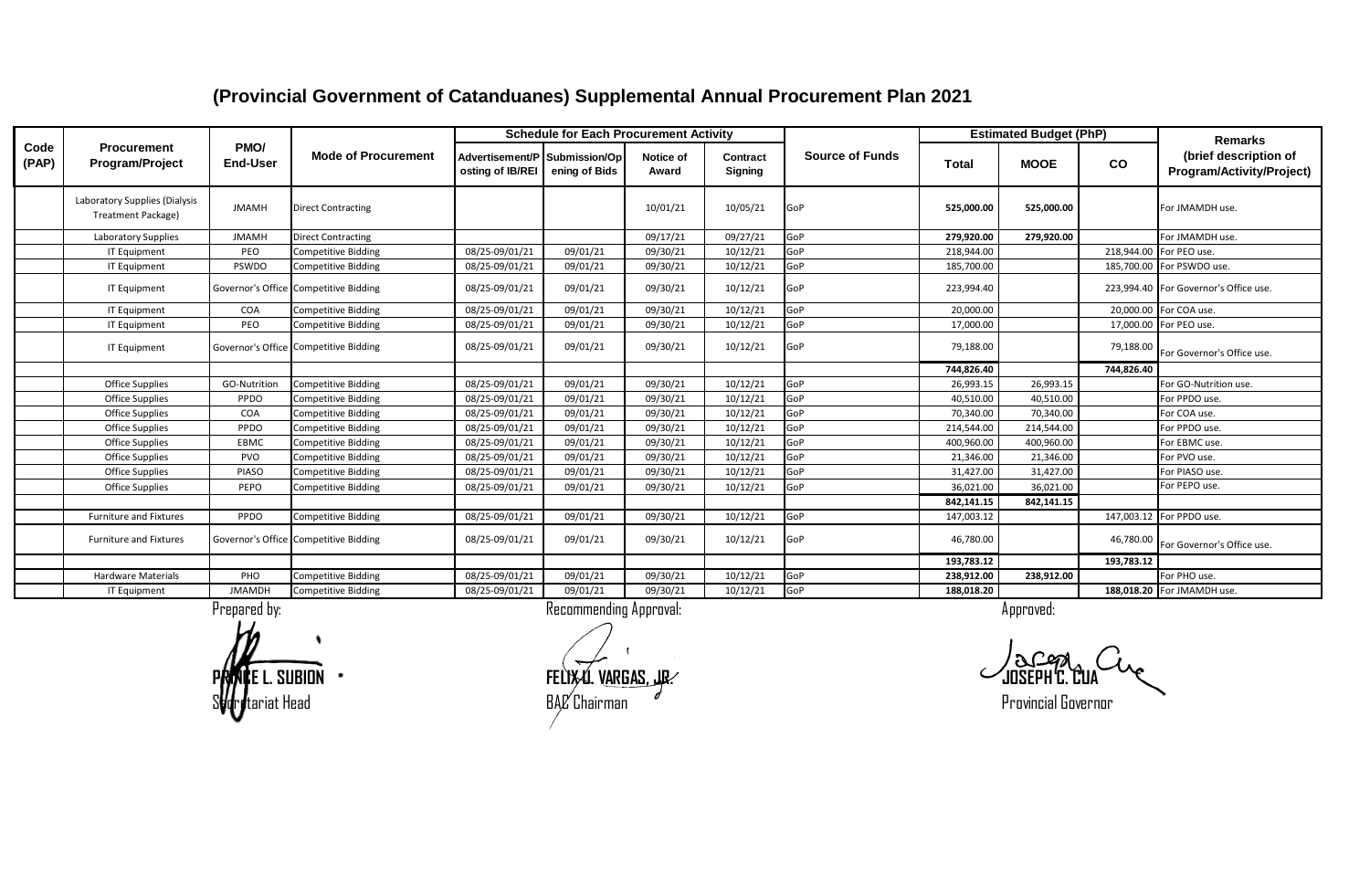|               |                                                                                       |                         |                                       |                                                   | <b>Schedule for Each Procurement Activity</b> |                    |                            |                        |              | <b>Estimated Budget (PhP)</b> |            | <b>Remarks</b>                                                  |
|---------------|---------------------------------------------------------------------------------------|-------------------------|---------------------------------------|---------------------------------------------------|-----------------------------------------------|--------------------|----------------------------|------------------------|--------------|-------------------------------|------------|-----------------------------------------------------------------|
| Code<br>(PAP) | <b>Procurement</b><br><b>Program/Project</b>                                          | PMO/<br><b>End-User</b> | <b>Mode of Procurement</b>            | Advertisement/P Submission/Op<br>osting of IB/REI | ening of Bids                                 | Notice of<br>Award | Contract<br><b>Signing</b> | <b>Source of Funds</b> | <b>Total</b> | <b>MOOE</b>                   | CO         | (brief description of<br>Program/Activity/Project)              |
|               | <b>Office Supplies</b>                                                                | GO-Tourism              | <b>Competitive Bidding</b>            | 08/25-09/01/21                                    | 09/01/21                                      | 09/30/21           | 10/12/21                   | GoP                    | 56,967.73    | 56,967.73                     |            | For GO-Tourism use.                                             |
|               | <b>Office Supplies</b>                                                                | PDRRMO                  | <b>Competitive Bidding</b>            | 08/25-09/01/21                                    | 09/01/21                                      | 09/30/21           | 10/12/21                   | GoP                    | 15,797.00    | 15,797.00                     |            | For PDRRMO use.                                                 |
|               | <b>Office Supplies</b>                                                                | PTO                     | <b>Competitive Bidding</b>            | 08/25-09/01/21                                    | 09/01/21                                      | 09/30/21           | 10/12/21                   | GoP                    | 58,000.00    | 58,000.00                     |            | For PTO use.                                                    |
|               | <b>Office Supplies</b>                                                                | PASSO                   | <b>Competitive Bidding</b>            | 08/25-09/01/21                                    | 09/01/21                                      | 09/30/21           | 10/12/21                   | GoP                    | 21,180.00    | 21,180.00                     |            | For PASSO use.                                                  |
|               | <b>Office Supplies</b>                                                                | GO-LEDIPO               | <b>Competitive Bidding</b>            | 08/25-09/01/21                                    | 09/01/21                                      | 09/30/21           | 10/12/21                   | GoP                    | 11,679.00    | 11,679.00                     |            | For GO-LEDIPO use.                                              |
|               | <b>Office Supplies</b>                                                                | GO-PPMDO                | <b>Competitive Bidding</b>            | 08/25-09/01/21                                    | 09/01/21                                      | 09/30/21           | 10/12/21                   | GoP                    | 20,066.60    | 20,066.60                     |            | For GO-PPMDO use.                                               |
|               | <b>Office Supplies</b>                                                                | PBMO                    | <b>Competitive Bidding</b>            | 08/25-09/01/21                                    | 09/01/21                                      | 09/30/21           | 10/12/21                   | GoP                    | 77,505.00    | 77,505.00                     |            | For PBMO use.                                                   |
|               | <b>Office Supplies</b>                                                                | PASSO                   | <b>Competitive Bidding</b>            | 08/25-09/01/21                                    | 09/01/21                                      | 09/30/21           | 10/12/21                   | GoP                    | 3,200.00     | 3,200.00                      |            | For PASSO use.                                                  |
|               | <b>Office Supplies</b>                                                                |                         | Governor's Office Competitive Bidding | 08/25-09/01/21                                    | 09/01/21                                      | 09/30/21           | 10/12/21                   | GoP                    | 47,500.00    | 47,500.00                     |            | For Governor's Office use.                                      |
|               |                                                                                       |                         |                                       |                                                   |                                               |                    |                            |                        | 311.895.33   | 311.895.33                    |            |                                                                 |
|               | <b>Office Supplies</b>                                                                | SP Support              | <b>Competitive Bidding</b>            | 08/25-09/01/21                                    | 09/01/21                                      | 09/30/21           | 10/12/21                   | GoP                    | 174.846.00   | 174.846.00                    |            | For SP Support use.                                             |
|               | <b>Staff and Patient Uniform</b>                                                      | <b>JMAMDH</b>           | <b>Competitive Bidding</b>            | 08/25-09/01/21                                    | 09/01/21                                      | 09/30/21           | 10/12/21                   | GoP                    | 146,360.00   | 146,360.00                    |            | Tor JMAMDH use.                                                 |
|               | Fuel                                                                                  |                         | Governor's Office Competitive Bidding | 08/25-09/01/21                                    | 09/01/21                                      | 09/30/21           | 10/12/21                   | GoP                    | 464,318.36   | 464,318.36                    |            | For Governor's Office use.                                      |
|               | Other Machinery & Equipment                                                           | PPDO                    | <b>Competitive Bidding</b>            | 08/25-09/01/21                                    | 09/01/21                                      | 09/30/21           | 10/12/21                   | GoP                    | 22,000.00    |                               |            | 22,000.00 Tor PPDO use.                                         |
|               | Other Machinery & Equipment                                                           | PGSO                    | <b>Competitive Bidding</b>            | 08/25-09/01/21                                    | 09/01/21                                      | 09/30/21           | 10/12/21                   | GoP                    | 70,000.00    |                               |            | 70,000.00 Tor PGSO use.                                         |
|               | Other Machinery & Equipment                                                           |                         | Governor's Office Competitive Bidding | 08/25-09/01/21                                    | 09/01/21                                      | 09/30/21           | 10/12/21                   | GoP                    | 93,340.00    |                               |            | 93,340.00 For Governor's Office use.                            |
|               |                                                                                       |                         |                                       |                                                   |                                               |                    |                            |                        | 185,340.00   |                               | 185,340.00 |                                                                 |
|               | <b>Sports Supplies</b>                                                                | OVG                     | <b>Competitive Bidding</b>            | 08/25-09/01/21                                    | 09/01/21                                      | 09/30/21           | 10/12/21                   | GoP                    | 112,700.00   | 112,700.00                    |            | Por OVG use.                                                    |
|               | Additional Fixtures in the<br>Information Building/SDS<br>Quarters Virac, Catanduanes | PEO                     | <b>Competitive Bidding</b>            | 08/25-09/01/21                                    | 09/01/21                                      | 09/30/21           | 10/12/21                   | GoP                    | 625,028.16   |                               | 625,028.16 | Additional Fixtures in the<br>Information Building/SDS Quarters |
|               | Concreting of Road, Toytoy,<br>Palumbanes Caramoran,<br>Catanduanes                   | PEO                     | <b>Competitive Bidding</b>            | 08/25-09/01/21                                    | 09/01/21                                      | 09/30/21           | 10/12/21                   | GoP                    | 962,600.06   |                               | 962,600.06 | Concreting of Road, Toytoy,<br>Palumbanes Caramoran             |
|               |                                                                                       | Prepared by:            |                                       |                                                   | Recommending Approval:                        |                    |                            |                        |              | Approved:                     |            |                                                                 |

**PRINCE L. SUBION FELIX U. VARGAS, JR. JOSEPH C. CUA** ariat Head  $\rm B{AC}$  Chairman  $\rm C{B}$   $\rm C{B}$  ariat Head Provincial Governor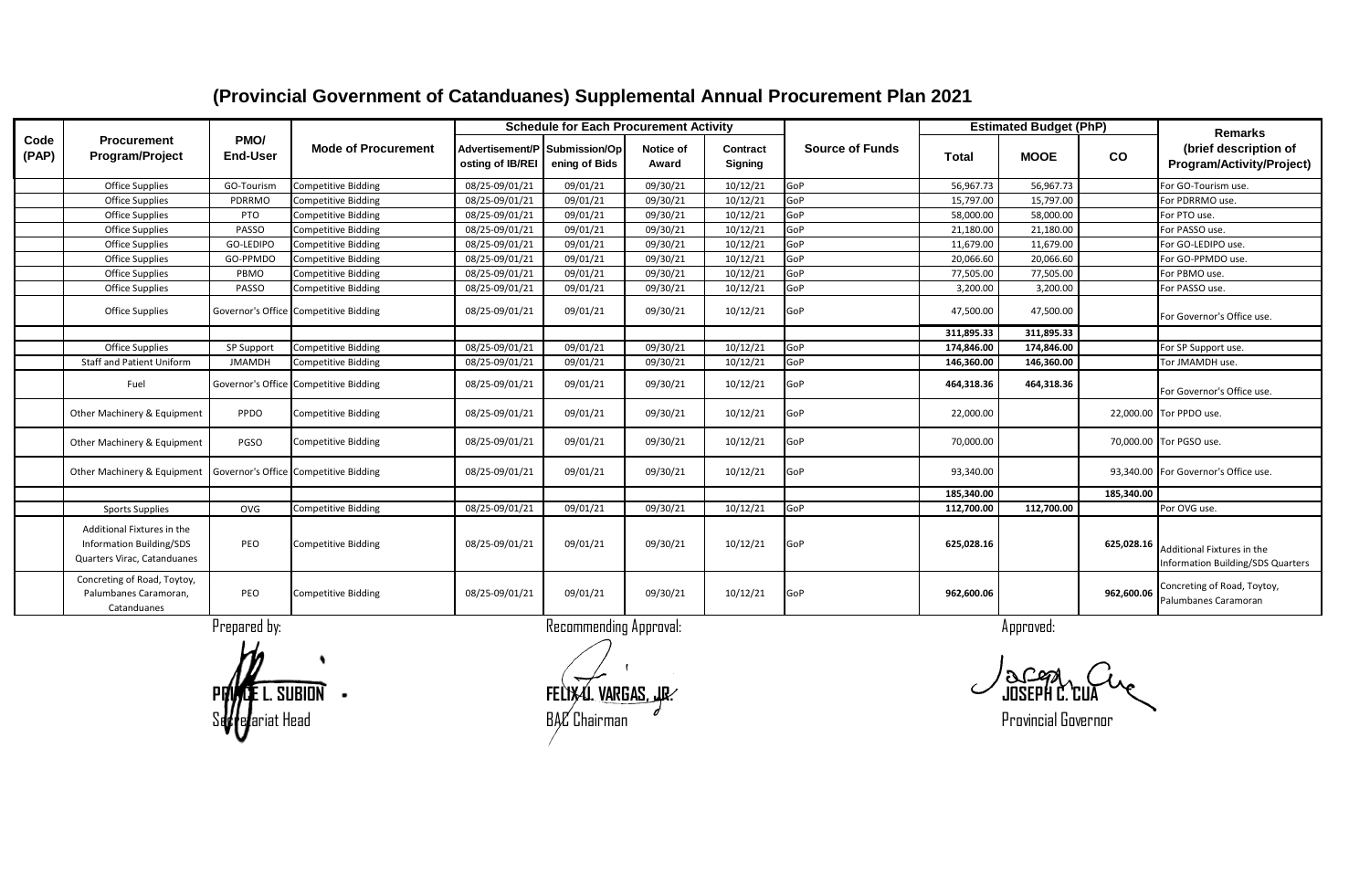|               |                                                                                       |                         |                                   |                                                   | <b>Schedule for Each Procurement Activity</b> |                    |                            |                        |            | <b>Estimated Budget (PhP)</b> |            | <b>Remarks</b>                                                |
|---------------|---------------------------------------------------------------------------------------|-------------------------|-----------------------------------|---------------------------------------------------|-----------------------------------------------|--------------------|----------------------------|------------------------|------------|-------------------------------|------------|---------------------------------------------------------------|
| Code<br>(PAP) | Procurement<br>Program/Project                                                        | PMO/<br><b>End-User</b> | <b>Mode of Procurement</b>        | Advertisement/P Submission/Op<br>osting of IB/REI | ening of Bids                                 | Notice of<br>Award | Contract<br><b>Signing</b> | <b>Source of Funds</b> | Total      | <b>MOOE</b>                   | co         | (brief description of<br>Program/Activity/Project)            |
|               | Construction of Hinipaan Flood<br>Control Bagamanoc,<br>Catanduanes                   | PEO                     | <b>Competitive Bidding</b>        | 08/25-09/01/21                                    | 09/01/21                                      | 09/30/21           | 10/12/21                   | GoP                    | 952,993.90 |                               | 952,993.90 | Construction of Hinipaan Flood<br>Control                     |
|               | Improvement of JMA Water<br>System (Const. of Reservoir)<br>Baras, Catanduanes        | PEO                     | <b>Competitive Bidding</b>        | 08/25-09/01/21                                    | 09/01/21                                      | 09/30/21           | 10/12/21                   | GoP                    | 471,881.28 |                               | 471,881.28 | Improvement of JMA Water System<br>(Const. of Reservoir)      |
|               | SP Building (Front Landscaping)<br>Virac, Catanduanes                                 | PEO                     | <b>Competitive Bidding</b>        | 08/25-09/01/21                                    | 09/01/21                                      | 09/30/21           | 10/12/21                   | GoP                    | 170,340.14 |                               |            | 170,340.14 SP Building (Front Landscaping)                    |
|               | Repair/Rehabilitation/<br>Upgrading of Electrical System,<br>GDH Gigmoto, Catanduanes | PEO                     | <b>Competitive Bidding</b>        | 08/25-09/01/21                                    | 09/01/21                                      | 09/30/21           | 10/12/21                   | GoP                    | 977,802.54 |                               | 977,802.54 | Repair/Rehabilitation/ Upgrading of<br>Electrical System, GDH |
|               | Repair/Rehabilitation/<br>Upgrading of Electrical System,<br>VDH Viga, Catanduanes    | PEO                     | <b>Competitive Bidding</b>        | 08/25-09/01/21                                    | 09/01/21                                      | 09/30/21           | 10/12/21                   | GoP                    | 965,625.09 |                               | 965,625.09 | Repair/Rehabilitation/ Upgrading of<br>Electrical System, VDH |
|               | <b>Catering Services</b>                                                              | <b>SP</b>               | NP-53.9 - Small Value Procurement | 09/10-09/15/21                                    | 09/15/21                                      | 09/16/21           | 09/17/21                   | GoP                    | 49,500.00  | 49,500.00                     |            | For SP use.                                                   |
|               | Feeds                                                                                 | OPAg                    | NP-53.9 - Small Value Procurement | 09/23-09/28/21                                    | 09/28/21                                      | 10/04/21           | 10/05/21                   | GoP                    | 30,020.00  | 30,020.00                     |            | For OPAG use.                                                 |
|               | Feeds                                                                                 | OPAg                    | NP-53.9 - Small Value Procurement | 09/23-09/28/21                                    | 09/28/21                                      | 10/04/21           | 10/05/21                   | GoP                    | 5,000.00   | 5,000.00                      |            | For OPAG use.                                                 |
|               | Feeds                                                                                 | OPAg                    | NP-53.9 - Small Value Procurement | 09/23-09/28/21                                    | 09/28/21                                      | 10/04/21           | 10/05/21                   | GoP                    | 94,906.00  | 94,906.00                     |            | For OPAG use.                                                 |
|               |                                                                                       |                         |                                   |                                                   |                                               |                    |                            |                        | 129,926.00 | 129,926.00                    |            |                                                               |
|               | First Aid Kit                                                                         | PHO                     | NP-53.9 - Small Value Procurement | 09/23-09/28/21                                    | 09/28/21                                      | 10/04/21           | 10/05/21                   | GoP                    | 37,400.00  | 37,400.00                     |            | <b>Emergency Response Kits.</b>                               |
|               | <b>Catering Services</b>                                                              | PHO                     | NP-53.9 - Small Value Procurement | 09/23-09/28/21                                    | 09/28/21                                      | 10/04/21           | 10/05/21                   | GoP                    | 104,850.00 | 104,850.00                    |            | For PHO use.                                                  |
|               | <b>Catering Services</b>                                                              | PHO                     | NP-53.9 - Small Value Procurement | 09/23-09/28/21                                    | 09/28/21                                      | 10/04/21           | 10/05/21                   | GoP                    | 90,000.00  | 90,000.00                     |            | For PHO use.                                                  |
|               | <b>Catering Services</b>                                                              | PHO                     | NP-53.9 - Small Value Procurement | 09/23-09/28/21                                    | 09/28/21                                      | 10/04/21           | 10/05/21                   | GoP                    | 61,200.00  | 61,200.00                     |            | For PHO use.                                                  |
|               | <b>Catering Services</b>                                                              | PHO                     | NP-53.9 - Small Value Procurement | 09/23-09/28/21                                    | 09/28/21                                      | 10/04/21           | 10/05/21                   | GoP                    | 45,000.00  | 45,000.00                     |            | For PHO use.                                                  |
|               |                                                                                       |                         |                                   |                                                   |                                               |                    |                            |                        | 301.050.00 | 301.050.00                    |            |                                                               |

Prepared by: example a state of the Recommending Approval:  $\blacksquare$ **PRINCE L. SUBION FELIX U. VARGAS, JR. JOSEPH C. CUA**  $\epsilon$ eriat Head experiment back of BAC Chairman  $\epsilon$  and  $\epsilon$  and  $\epsilon$  are provincial Governor  $\epsilon$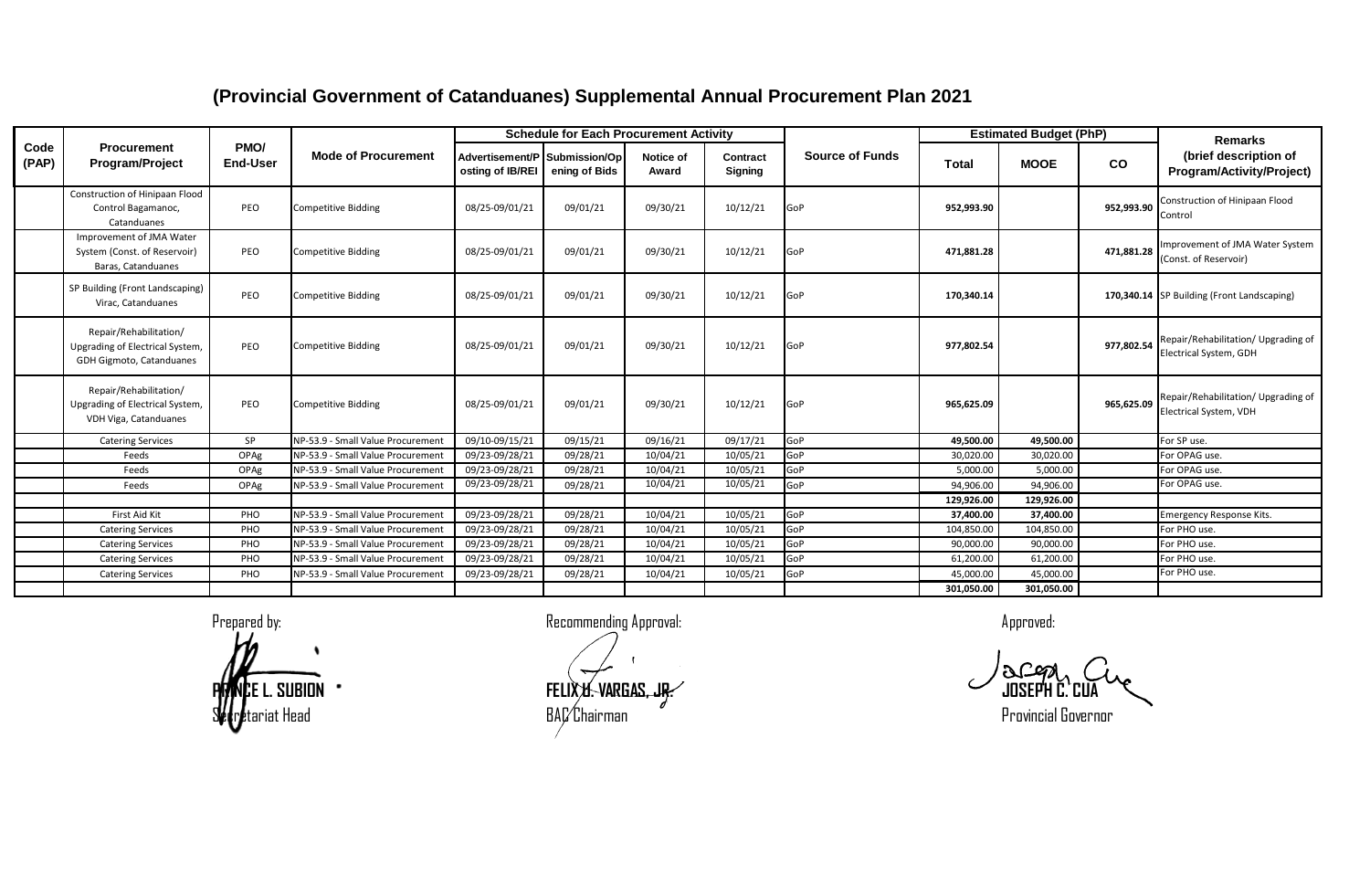|               |                                       |                         |                                                     |                  | <b>Schedule for Each Procurement Activity</b>  |                           |                            |                        |            | <b>Estimated Budget (PhP)</b> |           | <b>Remarks</b>                                     |
|---------------|---------------------------------------|-------------------------|-----------------------------------------------------|------------------|------------------------------------------------|---------------------------|----------------------------|------------------------|------------|-------------------------------|-----------|----------------------------------------------------|
| Code<br>(PAP) | <b>Procurement</b><br>Program/Project | PMO/<br><b>End-User</b> | <b>Mode of Procurement</b>                          | osting of IB/REI | Advertisement/P Submission/Op<br>ening of Bids | <b>Notice of</b><br>Award | Contract<br><b>Signing</b> | <b>Source of Funds</b> | Total      | <b>MOOE</b>                   | <b>CO</b> | (brief description of<br>Program/Activity/Project) |
|               | <b>Catering Services</b>              | GO-HRMDD                | NP-53.9 - Small Value Procurement                   | 09/23-09/28/21   | 09/28/21                                       | 10/04/21                  | 10/05/21                   | GoP                    | 112,000.00 | 112,000.00                    |           | For GO-HRMDD use.                                  |
|               | <b>Catering Services</b>              | GO-PCDC                 | NP-53.9 - Small Value Procurement                   | 09/23-09/28/21   | 09/28/21                                       | 10/04/21                  | 10/05/21                   | GoP                    | 80,000.00  | 80,000.00                     |           |                                                    |
|               | <b>Catering Services</b>              | SP                      | NP-53.9 - Small Value Procurement                   | 09/23-09/28/21   | 09/28/21                                       | 10/04/21                  | 10/05/21                   | GoP                    | 225,000.00 | 225,000.00                    |           | For 4th Quarter Committee<br>Meetings CY 2021.     |
|               | Food and Accommodation                |                         | Governor's Office NP-53.9 - Small Value Procurement | 09/23-09/28/21   | 09/28/21                                       | 10/04/21                  | 10/05/21                   | GoP                    | 200,000.00 | 200,000.00                    |           | For Governor's Office use.                         |
|               | Food and Accommodation                |                         | Governor's Office NP-53.9 - Small Value Procurement | 09/23-09/28/21   | 09/28/21                                       | 10/04/21                  | 10/05/21                   | GoP                    | 150,000.00 | 150,000.00                    |           | For Governor's Office use.                         |
|               | <b>Hardware Materials</b>             | OPAg                    | NP-53.9 - Small Value Procurement                   | 09/23-09/28/21   | 09/28/21                                       | 10/04/21                  | 10/05/21                   | GoP                    | 40.000.00  | 40,000.00                     |           | For OPAG use.                                      |
|               | <b>Hardware Materials</b>             | OPAg                    | NP-53.9 - Small Value Procurement                   | 09/23-09/28/21   | 09/28/21                                       | 10/04/21                  | 10/05/21                   | GoP                    | 114,000.00 | 114,000.00                    |           | For OPAG use.                                      |
|               |                                       |                         |                                                     |                  |                                                |                           |                            |                        | 154,000.00 | 154,000.00                    |           |                                                    |
|               | Fuel                                  | OPAg                    | NP-53.9 - Small Value Procurement                   | 09/23-09/28/21   | 09/28/21                                       | 10/04/21                  | 10/05/21                   | GoP                    | 45,000.00  | 45,000.00                     |           | For OPAG use.                                      |
|               | Fuel                                  | PHO                     | NP-53.9 - Small Value Procurement                   | 09/23-09/28/21   | 09/28/21                                       | 10/04/21                  | 10/05/21                   | GoP                    | 31,000.00  | 31,000.00                     |           | For PHO use.                                       |
|               | Janitorial Supplies                   | <b>JMAMDH</b>           | NP-53.9 - Small Value Procurement                   | 09/23-09/28/21   | 09/28/21                                       | 10/04/21                  | 10/05/21                   | GoP                    | 45.031.00  | 45.031.00                     |           | For JMAMDH use.                                    |
|               | <b>Office Supplies</b>                |                         | SP-PBM Zuniega NP-53.9 - Small Value Procurement    | 09/23-09/28/21   | 09/28/21                                       | 10/04/21                  | 10/05/21                   | GoP                    | 46,347.00  | 46,347.00                     |           | For SP-PBM Zuniega use.                            |
|               | Spare Parts (Tires)                   | <b>VDH</b>              | NP-53.9 - Small Value Procurement                   | 09/23-09/28/21   | 09/28/21                                       | 10/04/21                  | 10/05/21                   | GoP                    | 32,000.00  | 32,000.00                     |           | For VDH use.                                       |
|               | T-Shirt with Collar and Print         | PBMO                    | NP-53.9 - Small Value Procurement                   | 09/23-09/28/21   | 09/28/21                                       | 10/04/21                  | 10/05/21                   | GoP                    | 6.750.00   | 6.750.00                      |           | For PBMO use.                                      |
|               | <b>Catering Services</b>              | SP                      | NP-53.9 - Small Value Procurement                   | 09/23-09/28/21   | 09/28/21                                       | 10/04/21                  | 10/05/21                   | GoP                    | 135,000.00 | 135,000.00                    |           | For SP use.                                        |
|               | <b>Catering Services</b>              | GO-Nutrition            | NP-53.9 - Small Value Procurement                   | 09/23-09/28/21   | 09/28/21                                       | 10/04/21                  | 10/05/21                   | GoP                    | 66,600.00  | 66.600.00                     |           | For GO-Nutrition use.                              |
|               | <b>Catering Services</b>              | GO-BAC PMO              | NP-53.9 - Small Value Procurement                   | 09/23-09/28/21   | 09/28/21                                       | 10/04/21                  | 10/05/21                   | GoP                    | 100,000.00 | 100,000.00                    |           | For BAC-PMO use.                                   |
|               | <b>Catering Services</b>              | PTO                     | NP-53.9 - Small Value Procurement                   | 09/23-09/28/21   | 09/28/21                                       | 10/04/21                  | 10/05/21                   | GoP                    | 8,750.00   | 8,750.00                      |           | For PTO use.                                       |
|               | <b>Catering Services</b>              | GO-PCDC                 | NP-53.9 - Small Value Procurement                   | 09/23-09/28/21   | 09/28/21                                       | 10/04/21                  | 10/05/21                   | GoP                    | 18,000.00  | 18,000.00                     |           | For GO-PCDC use.                                   |
|               | <b>Catering Services</b>              | PPDO                    | NP-53.9 - Small Value Procurement                   | 09/23-09/28/21   | 09/28/21                                       | 10/04/21                  | 10/05/21                   | GoP                    | 48,000.00  | 48,000.00                     |           | For PPDO use.                                      |
|               | T-Shirt with Collar and Print         | GO-LEDIPO               | NP-53.9 - Small Value Procurement                   | 09/23-09/28/21   | 09/28/21                                       | 10/04/21                  | 10/05/21                   | GoP                    | 1,350.00   | 1,350.00                      |           | For GO-LEDIPO use.                                 |
|               | T-Shirt with Collar and Print         | PTO                     | NP-53.9 - Small Value Procurement                   | 09/23-09/28/21   | 09/28/21                                       | 10/04/21                  | 10/05/21                   | GoP                    | 12,600.00  | 12,600.00                     |           | For PTO use.                                       |
|               | T-Shirt with Collar and Print         | PPDO                    | NP-53.9 - Small Value Procurement                   | 09/23-09/28/21   | 09/28/21                                       | 10/04/21                  | 10/05/21                   | GoP                    | 6,750.00   | 6,750.00                      |           | For PPDO use.                                      |
|               |                                       |                         |                                                     |                  |                                                |                           |                            |                        | 20,700.00  | 20,700.00                     |           |                                                    |

Prepared by: a controlled the commending Approval: Approved: a controlled the controlled the controlled: Approved:

**PRINCE L. SUBION FELIX U. VARGAS, JR. JOSEPH C. CUA**  $\mathsf{BAL}'$ Chairman  $\mathscr I$  expansion  $\mathsf P$ rovincial Governor  $\mathsf P$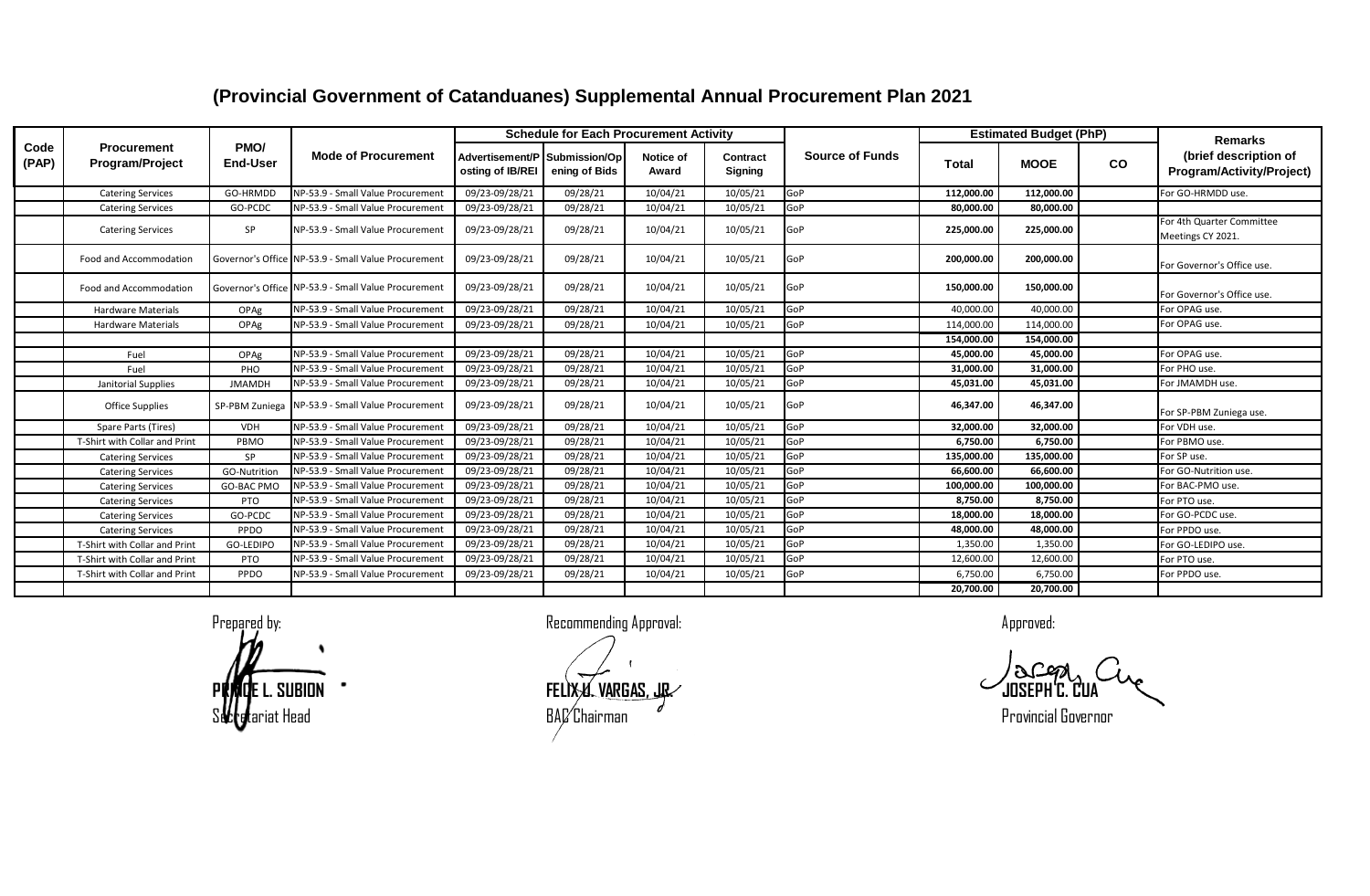|               |                                                              |                  |                            |                  | <b>Schedule for Each Procurement Activity</b>  |                    |                     |                        |              | <b>Estimated Budget (PhP)</b> |    | <b>Remarks</b>                                     |
|---------------|--------------------------------------------------------------|------------------|----------------------------|------------------|------------------------------------------------|--------------------|---------------------|------------------------|--------------|-------------------------------|----|----------------------------------------------------|
| Code<br>(PAP) | <b>Procurement</b><br><b>Program/Project</b>                 | PMO/<br>End-User | <b>Mode of Procurement</b> | osting of IB/REI | Advertisement/P Submission/Op<br>ening of Bids | Notice of<br>Award | Contract<br>Signing | <b>Source of Funds</b> | Total        | <b>MOOE</b>                   | co | (brief description of<br>Program/Activity/Project) |
|               | Medical Oxygen Refill                                        | <b>BMCH</b>      | NP-53.2 Emergency Cases    |                  |                                                | 10/05/21           | 10/06/21            | GoP                    | 51,000.00    | 51,000.00                     |    | For BMCH use.                                      |
|               | Medical Oxygen Refill                                        | <b>VDH</b>       | NP-53.2 Emergency Cases    |                  |                                                | 10/05/21           | 10/06/21            | GoP                    | 115,500.00   | 115,500.00                    |    | For VDH use.                                       |
|               | Medical Oxygen Refill                                        | <b>BMCH</b>      | NP-53.2 Emergency Cases    |                  |                                                | 10/05/21           | 10/06/21            | GoP                    | 76,500.00    | 76,500.00                     |    | For BMCH use.                                      |
|               | Medical Oxygen Refill                                        | <b>CMH</b>       | NP-53.2 Emergency Cases    |                  |                                                | 10/05/21           | 10/06/21            | GoP                    | 25,500.00    | 25,500.00                     |    | For CMH use.                                       |
|               |                                                              |                  |                            |                  |                                                |                    |                     |                        | 268,500.00   | 268,500.00                    |    |                                                    |
|               | Laboratory Supplies                                          | EBMC             | NP-53.2 Emergency Cases    |                  |                                                | 10/01/21           | 10/05/21            | GoP                    | 3,338,995.00 | 3,338,995.00                  |    | For EBMC use.                                      |
|               | Laboratory Supplies                                          | PHO              | NP-53.2 Emergency Cases    |                  |                                                | 09/16/21           | 09/17/21            | GoP                    | 943,150.00   | 943,150.00                    |    | For PHO use.                                       |
|               | Personal Protective Equipt.<br>(PPEs)                        | PHO              | NP-53.2 Emergency Cases    |                  |                                                | 09/27/21           | 09/28/21            | <b>GoP</b>             | 762,790.00   |                               |    | 762,790.00 For PHO use.                            |
|               | Medical Equipt. (Medical Oxygen<br>Tanks & Oxygen Regulator) | PHO              | NP-53.2 Emergency Cases    |                  |                                                | 10/05/21           | 10/06/21            | GoP                    | 1,018,000.00 | 1,018,000.00                  |    | For PHO use.                                       |
|               | Medical Oxygen Refill                                        | PHO              | NP-53.2 Emergency Cases    |                  |                                                | 10/05/21           | 10/06/21            | GoP                    | 153,000.00   | 153,000.00                    |    | For PHO use.                                       |



**PRINCE L. SUBION FELIX U. VARGAS, JR. JOSEPH C. CUA**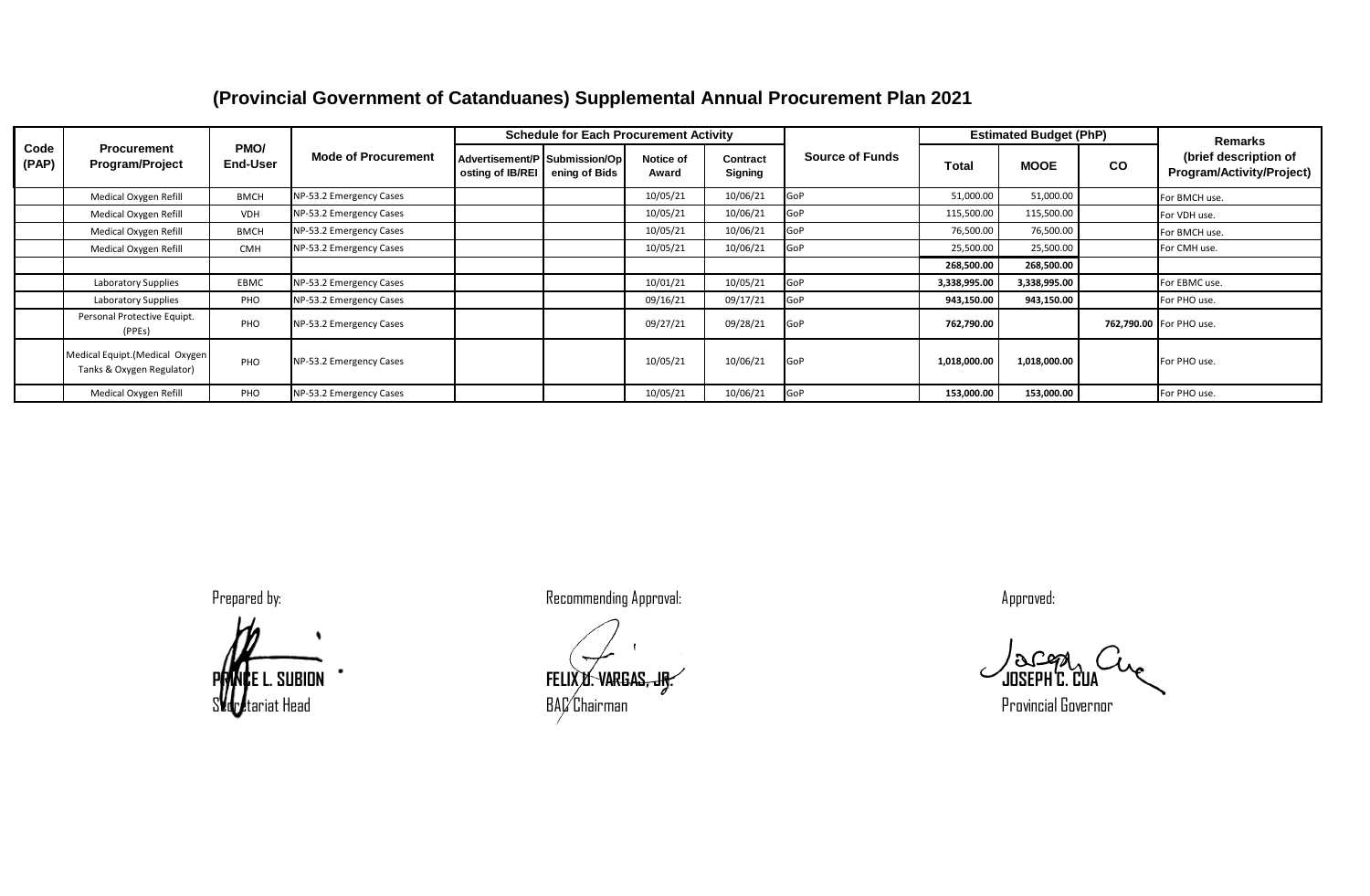|               |                                                 |                         |                                       |                                                   | <b>Schedule for Each Procurement Activity</b> |                    |                     |                        |              | <b>Estimated Budget (PhP)</b> |              | <b>Remarks</b>                                     |
|---------------|-------------------------------------------------|-------------------------|---------------------------------------|---------------------------------------------------|-----------------------------------------------|--------------------|---------------------|------------------------|--------------|-------------------------------|--------------|----------------------------------------------------|
| Code<br>(PAP) | Procurement<br><b>Program/Project</b>           | PMO/<br><b>End-User</b> | <b>Mode of Procurement</b>            | Advertisement/P Submission/Op<br>osting of IB/REI | ening of Bids                                 | Notice of<br>Award | Contract<br>Signing | <b>Source of Funds</b> | Total        | <b>MOOE</b>                   | <b>CO</b>    | (brief description of<br>Program/Activity/Project) |
|               | <b>Spare Parts</b>                              |                         | Governor's Office Competitive Bidding | 09/08-09/28/21                                    | 09/28/21                                      | 10/27/21           | 11/03/21            | GoP                    | 152,569.01   |                               | 152,569.01   | For Governor's Office use.                         |
|               | <b>Spare Parts</b>                              | Governor's Offic        | <b>Competitive Bidding</b>            | 09/08-09/28/21                                    | 09/28/21                                      | 10/27/21           | 11/03/21            | GoP                    | 1,430,480.00 |                               | 1,430,480.00 | For Governor's Office use.                         |
|               |                                                 |                         |                                       |                                                   |                                               |                    |                     |                        | 1,583,049.01 |                               | 1.583.049.01 |                                                    |
|               | Liquid Nitrogen                                 | PVET                    | NP-53.5 Agency-to-Agency              |                                                   |                                               |                    | 10/19/21            | GoP                    | 3.500.00     | 3.500.00                      |              | For PVET use.                                      |
|               | <b>Bookbinding Services</b>                     | SP Support              | NP-53.9 - Small Value Procurement     | 10/15-10/18/21                                    | 10/18/21                                      | 10/20/21           | 10/21/21            | GoP                    | 75,000.00    | 75,000.00                     |              | For SP Support use.                                |
|               | <b>Catering Services</b>                        | Governor's Office       | NP-53.9 - Small Value Procurement     | 10/15-10/18/21                                    | 10/18/21                                      | 10/20/21           | 10/21/21            | GoP                    | 200.000.00   | 200,000.00                    |              | For Governor's Office use.                         |
|               | <b>Catering Services</b>                        | PPDO                    | NP-53.9 - Small Value Procurement     | 10/15-10/18/21                                    | 10/18/21                                      | 10/20/21           | 10/21/21            | GoP                    | 56,000.00    | 56,000.00                     |              | For PPDO use.                                      |
|               | <b>Catering Services</b>                        | OVG                     | NP-53.9 - Small Value Procurement     | 10/15-10/18/21                                    | 10/18/21                                      | 10/20/21           | 10/21/21            | GoP                    | 90,000.00    | 90,000.00                     |              | For OVG use.                                       |
|               | <b>Catering Services</b>                        | OVG                     | NP-53.9 - Small Value Procurement     | 10/15-10/18/21                                    | 10/18/21                                      | 10/20/21           | 10/21/21            | GoP                    | 90,000.00    | 90,000.00                     |              | For OVG use.                                       |
|               |                                                 |                         |                                       |                                                   |                                               |                    |                     |                        | 180.000.00   | 180,000.00                    |              |                                                    |
|               | <b>Catering Services</b>                        | PSWDO                   | NP-53.9 - Small Value Procurement     | 10/15-10/18/21                                    | 10/18/21                                      | 10/20/21           | 10/21/21            | GoP                    | 100,000.00   | 100,000.00                    |              | For PSWDO use.                                     |
|               | Catering Services and Food and<br>Accommodation | GO-Tourism              | NP-53.9 - Small Value Procurement     | 10/15-10/18/21                                    | 10/18/21                                      | 10/20/21           | 10/21/21            | GoP                    | 69,100.00    | 69,100.00                     |              | For GO-Tourism use.                                |
|               | <b>Catering Services</b>                        | GO-Tourism              | NP-53.9 - Small Value Procurement     | 10/15-10/18/21                                    | 10/18/21                                      | 10/20/21           | 10/21/21            | GoP                    | 9,900.00     | 9,900.00                      |              | For GO-Tourism use.                                |
|               |                                                 |                         |                                       |                                                   |                                               |                    |                     |                        | 79,000.00    | 79,000.00                     |              |                                                    |
|               | Catering Services and Venue                     | GO-Nutrition            | NP-53.9 - Small Value Procurement     | 10/15-10/18/21                                    | 10/18/21                                      | 10/20/21           | 10/21/21            | GoP                    | 100,003.50   | 100,003.50                    |              | For GO-Nutrition use.                              |
|               | Catering Services and Venue                     | GO-Nutrition            | NP-53.9 - Small Value Procurement     | 10/15-10/18/21                                    | 10/18/21                                      | 10/20/21           | 10/21/21            | GoP                    | 16,200.00    | 16,200.00                     |              | For GO-Nutrition use.                              |
|               |                                                 |                         |                                       |                                                   |                                               |                    |                     |                        | 116,203.50   | 116,203.50                    |              |                                                    |
|               | Food and Accommodation                          | GO-Tourism              | NP-53.9 - Small Value Procurement     | 10/15-10/18/21                                    | 10/18/21                                      | 10/20/21           | 10/21/21            | GoP                    | 10,800.00    | 10,800.00                     |              | For GO-Tourism use                                 |
|               | <b>Catering Services</b>                        | GO-Tourism              | NP-53.9 - Small Value Procurement     | 10/15-10/18/21                                    | 10/18/21                                      | 10/20/21           | 10/21/21            | GoP                    | 20.000.00    | 20.000.00                     |              | For GO-Tourism use.                                |
|               | <b>Catering Services</b>                        | GO-Tourism              | NP-53.9 - Small Value Procurement     | 10/15-10/18/21                                    | 10/18/21                                      | 10/20/21           | 10/21/21            | GoP                    | 24,000.00    | 24,000.00                     |              | For GO-Tourism use.                                |
|               | <b>Catering Services</b>                        | GO-Tourism              | NP-53.9 - Small Value Procurement     | 10/15-10/18/21                                    | 10/18/21                                      | 10/20/21           | 10/21/21            | GoP                    | 16,000.00    | 16,000.00                     |              | For GO-Tourism use.                                |
|               | Food and Accommodation                          | GO-Tourism              | NP-53.9 - Small Value Procurement     | 10/15-10/18/21                                    | 10/18/21                                      | 10/20/21           | 10/21/21            | GoP                    | 18,000.00    | 18,000.00                     |              | For GO-Tourism use.                                |
|               | <b>Catering Services</b>                        | GO-Tourism              | NP-53.9 - Small Value Procurement     | 10/15-10/18/21                                    | 10/18/21                                      | 10/20/21           | 10/21/21            | GoP                    | 34,650.00    | 34,650.00                     |              | For GO-Tourism use.                                |
|               |                                                 |                         |                                       |                                                   |                                               |                    |                     |                        | 123.450.00   | 123,450.00                    |              |                                                    |
|               | Kitchen Utensils                                | PSWDO                   | NP-53.9 - Small Value Procurement     | 10/15-10/18/21                                    | 10/18/21                                      | 10/20/21           | 10/21/21            | GoP                    | 64,913.00    | 64,913.00                     |              | For PSWDO use.                                     |

Prepared by: Approved: Recommending Approval: Recommending Approval: Approved: Approved:

**PRINCE L. SUBION FELIX U. VARGAS, JR. JOSEPH C. CUA** Secretariat Head **BAC Chairman** BAC Chairman BAC Chairman Bayer of the Secretarian Provincial Governor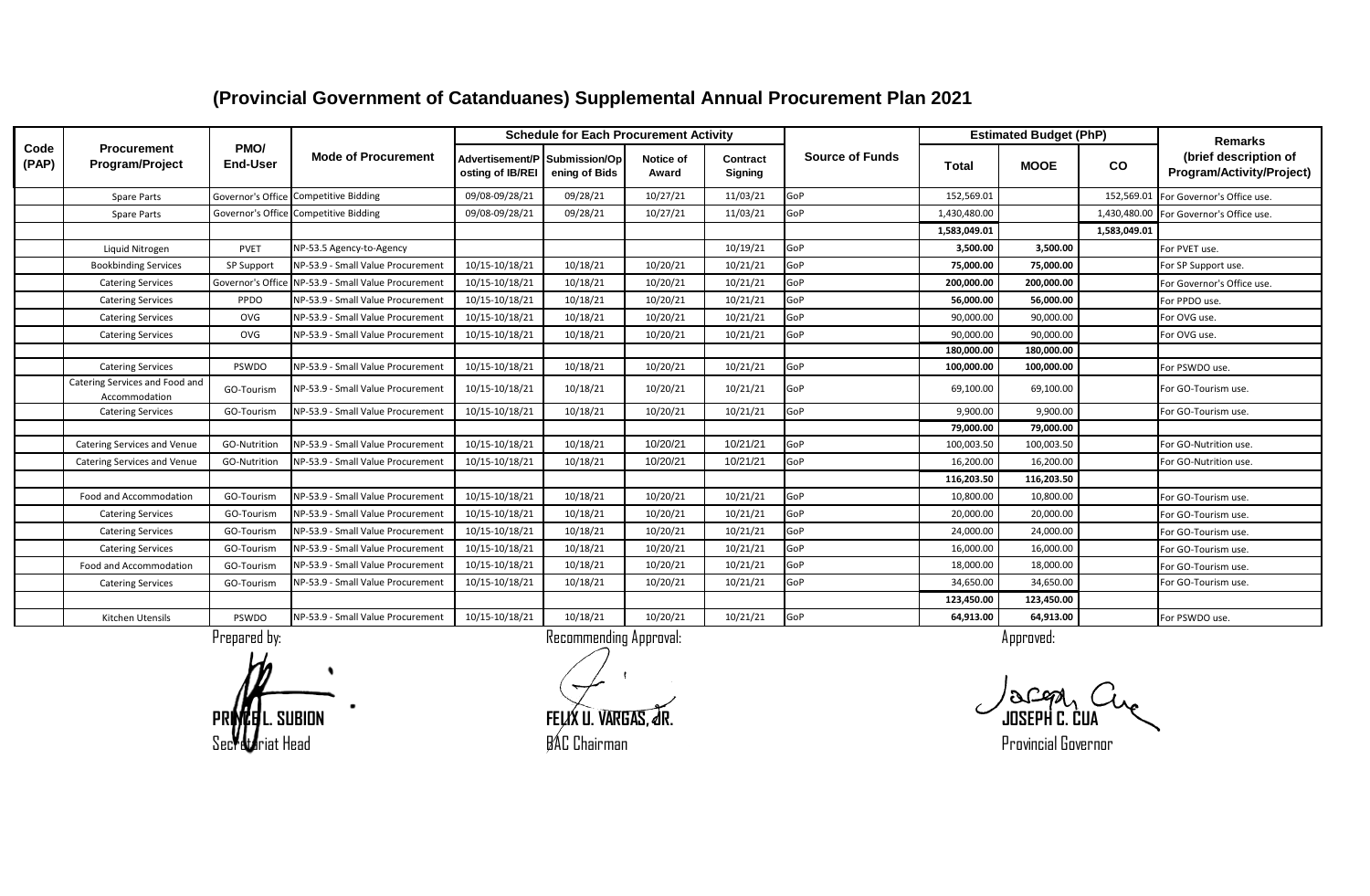|               |                                           |                         |                                                     |                                                   | <b>Schedule for Each Procurement Activity</b> |                    |                     |                        |              | <b>Estimated Budget (PhP)</b> |            | <b>Remarks</b>                                     |
|---------------|-------------------------------------------|-------------------------|-----------------------------------------------------|---------------------------------------------------|-----------------------------------------------|--------------------|---------------------|------------------------|--------------|-------------------------------|------------|----------------------------------------------------|
| Code<br>(PAP) | <b>Procurement</b><br>Program/Project     | PMO/<br><b>End-User</b> | <b>Mode of Procurement</b>                          | Advertisement/P Submission/Op<br>osting of IB/REI | ening of Bids                                 | Notice of<br>Award | Contract<br>Signing | <b>Source of Funds</b> | <b>Total</b> | <b>MOOE</b>                   | <b>CO</b>  | (brief description of<br>Program/Activity/Project) |
|               | Spare Parts                               | PHO                     | NP-53.9 - Small Value Procurement                   | 10/15-10/18/21                                    | 10/18/21                                      | 10/20/21           | 10/21/21            | GoP                    | 50,000.00    |                               | 50,000.00  | For PHO use.                                       |
|               | <b>Spare Parts</b>                        |                         | Governor's Office NP-53.9 - Small Value Procurement | 10/15-10/18/21                                    | 10/18/21                                      | 10/20/21           | 10/21/21            | GoP                    | 268,194.64   |                               |            | 268,194.64 For Governor's Office use.              |
|               | Spare Parts                               | PEO                     | NP-53.9 - Small Value Procurement                   | 10/15-10/18/21                                    | 10/18/21                                      | 10/20/21           | 10/21/21            | GoP                    | 4,000.00     |                               | 4,000.00   | For PEO use.                                       |
|               | <b>Spare Parts</b>                        | GO-Tourism              | NP-53.9 - Small Value Procurement                   | 10/15-10/18/21                                    | 10/18/21                                      | 10/20/21           | 10/21/21            | GoP                    | 104,830.00   |                               | 104,830.00 | For GO-Tourism use.                                |
|               |                                           |                         |                                                     |                                                   |                                               |                    |                     |                        | 427,024.64   |                               | 427,024.64 |                                                    |
|               | T-Shirt with Collar and Print             | GO-Nutrition            | NP-53.9 - Small Value Procurement                   | 10/15-10/18/21                                    | 10/18/21                                      | 10/20/21           | 10/21/21            | GoP                    | 2,250.00     | 2,250.00                      |            | For GO-Nutrition use.                              |
|               | T-Shirt with Collar and Print             | GO-Tourism              | NP-53.9 - Small Value Procurement                   | 10/15-10/18/21                                    | 10/18/21                                      | 10/20/21           | 10/21/21            | GoP                    | 36,000.00    | 36,000.00                     |            | For GO-Tourism use.                                |
|               | T-Shirt with Collar and Print             | PEO                     | NP-53.9 - Small Value Procurement                   | 10/15-10/18/21                                    | 10/18/21                                      | 10/20/21           | 10/21/21            | GoP                    | 42,200.00    | 42,200.00                     |            | For PEO use.                                       |
|               | T-Shirt with Collar and Print             | PVO                     | NP-53.9 - Small Value Procurement                   | 10/15-10/18/21                                    | 10/18/21                                      | 10/20/21           | 10/21/21            | GoP                    | 9,000.00     | 9,000.00                      |            | For PVO use.                                       |
|               |                                           |                         |                                                     |                                                   |                                               |                    |                     |                        | 89,450.00    | 89,450.00                     |            |                                                    |
|               | Acrylic Brochure                          | GO-Tourism              | NP-53.9 - Small Value Procurement                   | 10/15-10/18/21                                    | 10/18/21                                      | 10/20/21           | 10/21/21            | GoP                    | 25,200.00    | 25,200.00                     |            | For GO-Tourism use.                                |
|               | <b>Catering Services</b>                  | <b>PTO</b>              | NP-53.9 - Small Value Procurement                   | 10/15-10/18/21                                    | 10/18/21                                      | 10/20/21           | 10/21/21            | GoP                    | 21,000.00    | 21,000.00                     |            | For PTO use.                                       |
|               | <b>Catering Services</b>                  | PBMO                    | NP-53.9 - Small Value Procurement                   | 10/15-10/18/21                                    | 10/18/21                                      | 10/20/21           | 10/21/21            | GoP                    | 7.000.00     | 7,000.00                      |            | For PBMO use.                                      |
|               | <b>Catering Services</b>                  | PBMO                    | NP-53.9 - Small Value Procurement                   | 10/15-10/18/21                                    | 10/18/21                                      | 10/20/21           | 10/21/21            | GoP                    | 15,000.00    | 15,000.00                     |            | For PBMO use.                                      |
|               |                                           |                         |                                                     |                                                   |                                               |                    |                     |                        | 22,000.00    | 22,000.00                     |            |                                                    |
|               | <b>Catering Services</b>                  | OPAg                    | NP-53.9 - Small Value Procurement                   | 10/15-10/18/21                                    | 10/18/21                                      | 10/20/21           | 10/21/21            | GoP                    | 10,500.00    | 10,500.00                     |            | For OPAg use.                                      |
|               | <b>Catering Services</b>                  | GO-BAC-PMO              | NP-53.9 - Small Value Procurement                   | 10/15-10/18/21                                    | 10/18/21                                      | 10/20/21           | 10/21/21            | GoP                    | 15,000.00    | 15,000.00                     |            | For GO-BAC-PMO use.                                |
|               | <b>Catering Services</b>                  | GO-Tourism              | NP-53.9 - Small Value Procurement                   | 10/15-10/18/21                                    | 10/18/21                                      | 10/20/21           | 10/21/21            | GoP                    | 15,000.00    | 15,000.00                     |            | For GO-Tourism use.                                |
|               | <b>Catering Services</b>                  | PEPO                    | NP-53.9 - Small Value Procurement                   | 10/15-10/18/21                                    | 10/18/21                                      | 10/20/21           | 10/21/21            | GoP                    | 19,600.00    | 19,600.00                     |            | For PEPO use.                                      |
|               | <b>Catering Services</b>                  | PGSO                    | NP-53.9 - Small Value Procurement                   | 10/15-10/18/21                                    | 10/18/21                                      | 10/20/21           | 10/21/21            | GoP                    | 25.200.00    | 25,200.00                     |            | For PGSO use.                                      |
|               | Dri-Fit T-Shirt with Sublimation<br>Print | GO-Tourism              | NP-53.9 - Small Value Procurement                   | 10/15-10/18/21                                    | 10/18/21                                      | 10/20/21           | 10/21/21            | GoP                    | 49,500.00    | 49,500.00                     |            | For GO-Tourism use.                                |
|               | Plaque                                    | GO-Tourism              | NP-53.9 - Small Value Procurement                   | 10/15-10/18/21                                    | 10/18/21                                      | 10/20/21           | 10/21/21            | GoP                    | 47,000.00    | 47,000.00                     |            | For GO-Tourism use.                                |
|               | <b>Promotional Supplies</b>               | GO-Tourism              | NP-53.9 - Small Value Procurement                   | 10/15-10/18/21                                    | 10/18/21                                      | 10/20/21           | 10/21/21            | GoP                    | 40,000.00    | 40,000.00                     |            | For GO-Tourism use.                                |
|               | Sweatshirt                                | PGO-ENRO                | NP-53.9 - Small Value Procurement                   | 10/15-10/18/21                                    | 10/18/21                                      | 10/20/21           | 10/21/21            | GoP                    | 9,750.00     | 9,750.00                      |            | For PGO-ENRO use.                                  |

Prepared by: a commending Approval: Recommending Approval: Approved: Approved: Approved:

**PRINCE L. SUBION FELIX U. VARGAS, JR. JOSEPH C. CUA** Secretariat Head **BAC Chairman** BAC Chairman BAC Chairman BAC Chairman BAC Extensive Provincial Governor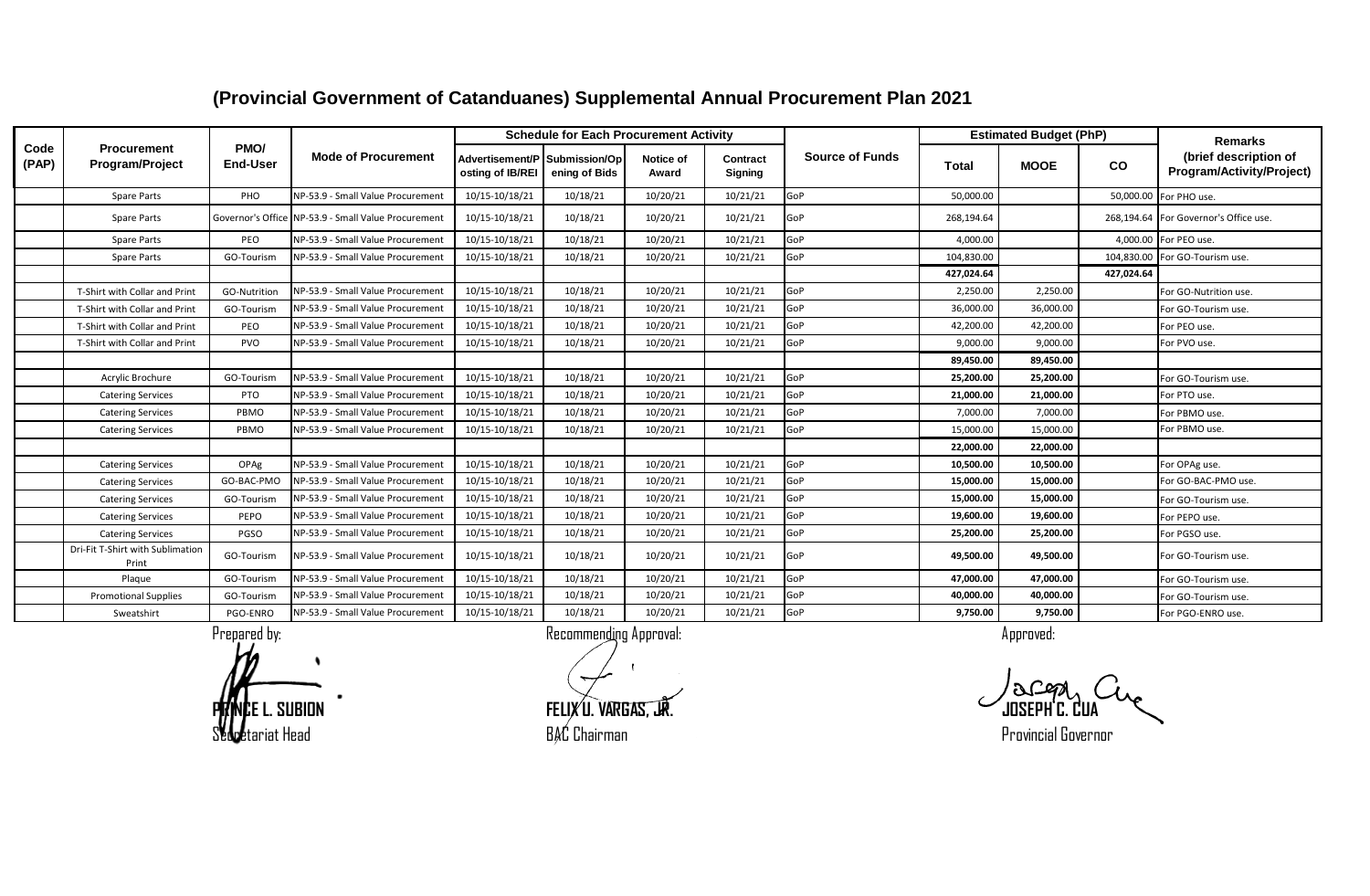| Code<br>(PAP) | <b>Procurement</b><br><b>Program/Project</b>   | PMO/<br><b>End-User</b> | <b>Mode of Procurement</b>        | <b>Schedule for Each Procurement Activity</b>     |               |                    |                            |                        | <b>Estimated Budget (PhP)</b> |             |           | <b>Remarks</b>                                     |
|---------------|------------------------------------------------|-------------------------|-----------------------------------|---------------------------------------------------|---------------|--------------------|----------------------------|------------------------|-------------------------------|-------------|-----------|----------------------------------------------------|
|               |                                                |                         |                                   | Advertisement/P Submission/Op<br>osting of IB/REI | ening of Bids | Notice of<br>Award | Contract<br><b>Signing</b> | <b>Source of Funds</b> | Total                         | <b>MOOE</b> | CO        | (brief description of<br>Program/Activity/Project) |
|               | <b>Catering Services</b>                       | PDEA                    | NP-53.9 - Small Value Procurement | 10/15-10/18/21                                    | 10/18/21      | 10/19/21           | 10/19/21                   | GoP                    | 34,100.00                     | 34,100.00   |           | For PDEA use.                                      |
|               | Food and Accommodation                         | PDEA                    | NP-53.9 - Small Value Procurement | 10/15-10/18/21                                    | 10/18/21      | 10/19/21           | 10/19/21                   | GoP                    | 9.000.00                      | 9,000.00    |           | For PDEA use.                                      |
|               |                                                |                         |                                   |                                                   |               |                    |                            |                        | 43.100.00                     | 43.100.00   |           |                                                    |
|               | <b>Office Supplies</b>                         | GO-Tourism              | NP-53.9 - Small Value Procurement | 10/15-10/18/21                                    | 10/18/21      | 10/20/21           | 10/21/21                   | GoP                    | 28,954.37                     | 28,954.37   |           | For GO-Tourism use.                                |
|               | <b>Office Supplies</b>                         | PDEA                    | NP-53.9 - Small Value Procurement | 10/15-10/18/21                                    | 10/18/21      | 10/19/21           | 10/19/21                   | GoP                    | 8,900.00                      | 8,900.00    |           | For PDEA use.                                      |
|               | T-Shirt with and without Collar<br>and Print   | OPAg                    | NP-53.9 - Small Value Procurement | 10/15-10/18/21                                    | 10/18/21      | 10/20/21           | 10/21/21                   | GoP                    | 27,300.00                     | 27,300.00   |           | For OPAg use.                                      |
|               | Fuel                                           | PVet                    | NP-53.9 - Small Value Procurement | 10/19-10/22/21                                    | 10/22/21      | 10/27/21           | 10/28/21                   | GoP                    | 15,000.00                     | 15,000.00   |           | For PVet use.                                      |
|               | Fuel                                           | PVet                    | NP-53.9 - Small Value Procurement | 10/19-10/22/21                                    | 10/22/21      | 10/27/21           | 10/28/21                   | GoP                    | 21,700.00                     | 21,700.00   |           | For PVet use.                                      |
|               |                                                |                         |                                   |                                                   |               |                    |                            |                        | 36,700.00                     | 36,700.00   |           |                                                    |
|               | Hygiene Kits                                   | PSWDO                   | NP-53.9 - Small Value Procurement | 10/19-10/22/21                                    | 10/22/21      | 10/27/21           | 10/28/21                   | GoP                    | 29,950.00                     | 29,950.00   |           | For PSWDO use.                                     |
|               | Oil and Lubricants                             | OVG                     | NP-53.9 - Small Value Procurement | 10/19-10/22/21                                    | 10/22/21      | 10/27/21           | 10/28/21                   | GoP                    | 31,955.00                     | 31,955.00   |           | For OVG use.                                       |
|               | Oil and Lubricants                             | PHO                     | NP-53.9 - Small Value Procurement | 10/19-10/22/21                                    | 10/22/21      | 10/27/21           | 10/28/21                   | GoP                    | 10.044.00                     | 10,044.00   |           | For PHO use.                                       |
|               | Repair and General Cleaning of<br>Aircondition | PHO                     | NP-53.9 - Small Value Procurement | 10/19-10/22/21                                    | 10/22/21      | 10/27/21           | 10/28/21                   | GoP                    | 16,200.00                     | 16,200.00   |           | For PHO use.                                       |
|               | <b>Drugs and Medicines</b>                     | PHO                     | NP-53.9 - Small Value Procurement | 10/19-10/22/21                                    | 10/22/21      | 10/27/21           | 10/28/21                   | GoP                    | 70,673.90                     | 70,673.90   |           | For PHO use.                                       |
|               | <b>Furniture and Fixtures</b>                  | SP-PBM Qua              | NP-53.9 - Small Value Procurement | 10/19-10/22/21                                    | 10/22/21      | 10/27/21           | 10/28/21                   | GoP                    | 41,000.00                     | 41,000.00   |           | For SP-PBM Qua use.                                |
|               | <b>Furniture and Fixtures</b>                  | SP-PBM<br>Fernandez     | NP-53.9 - Small Value Procurement | 10/19-10/22/21                                    | 10/22/21      | 10/27/21           | 10/28/21                   | GoP                    | 44,600.00                     | 44,600.00   |           | For SP-PBM Fernandez use.                          |
|               |                                                |                         |                                   |                                                   |               |                    |                            |                        | 85.600.00                     | 85.600.00   |           |                                                    |
|               | IT Equipment                                   | SP-PBM<br>Balmadrid     | NP-53.9 - Small Value Procurement | 10/19-10/22/21                                    | 10/22/21      | 10/27/21           | 10/28/21                   | GoP                    | 50,000.00                     |             |           | 50,000.00 For SP-PBM Balmadrid use.                |
|               | IT Equipment                                   | SP-PBM<br>Fernandez     | NP-53.9 - Small Value Procurement | 10/19-10/22/21                                    | 10/22/21      | 10/27/21           | 10/28/21                   | GoP                    | 21,000.00                     |             |           | 21,000.00 For SP-PBM Fernandez use.                |
|               |                                                |                         |                                   |                                                   |               |                    |                            |                        | 71,000.00                     |             | 71,000.00 |                                                    |

**PRINCE L. SUBION FELIX U. VARGAS, JR. JOSEPH C. CUA** Secretariat Head BAC Chairman Provincial Governor